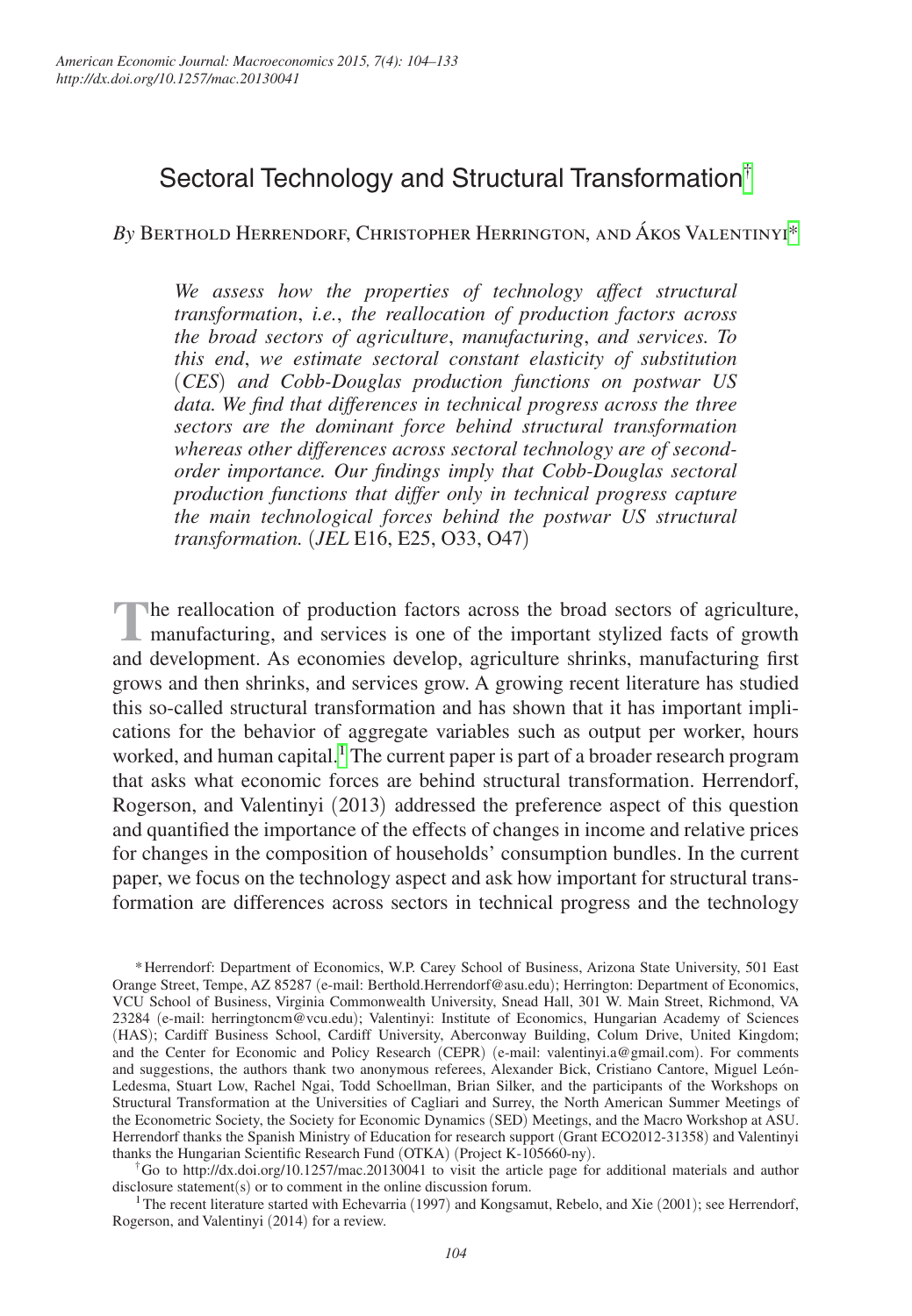parameters, including the capital share and the elasticity of substitution between capital and labor.

There are two different views in the literature about this question. Many papers on structural transformation use sectoral production functions of the Cobb-Douglas form, which have equal exponents and differ only in technical progress. The advantage of this way of proceeding is that under the additional assumptions of perfect competition and profit maximization, the exponent on capital equals the share of capital in aggregate income (capital share for short), which is easily calculated. The potential disadvantage of this way of proceeding is that it restricts our attention to forces behind structural transformation that result directly from technical progress.

Some contributions to the recent literature on structural transformation suggest that sectoral differences in the capital share and the substitutability between capital and labor also have important implications for structural transformation. To see how these features of technology may matter for structural transformation, suppose first that labor-augmenting technical progress is even across sectors and compare two sectoral production functions that are of the Cobb-Douglas form and only differ in the capital share. If gross domestic product (GDP) per capita is relatively low, then capital is relatively scarce compared to labor; the rental price of capital relative to the rental price of labor is relatively high; and the relative price of the output of the sector with the higher capital share is relatively high. As technical progress takes place, GDP per capita increases, capital becomes less scarce compared to labor, and the relative price of the output of the sector with the higher capital share falls. Given standard preferences, this leads to the reallocation of resources towards this sector. Acemoglu and Guerrieri (2008) emphasized this economic force behind structural transformation.

Suppose instead that the sectoral production functions only differ in the substitutability between capital and labor (and that technical progress again is even). If GDP per capita is relatively low, then capital is scarce and the relative price of the output of the sector with the low substitutability between capital and labor is relatively high. As technical progress takes place, GDP per capita increases and the relative price of the output of the sector with low substitutability falls. Given standard preferences, this again leads to the reallocation of resources towards this sector. Alvarez-Cuadrado, Long, and Poschke (2014) emphasized this economic force behind structural transformation.

The goal of this paper is to assess how important these different features of sectoral technology are quantitatively for structural transformation. We will estimate CES production functions for agriculture, manufacturing, and services on postwar US data. To have a reference point, we will also estimate Cobb-Douglas production functions with sector-specific capital shares and Cobb-Douglas production functions with a common capital share. Before we proceed to the details of the estimation, we need to decide whether the sectors produce gross output or value added. The difference between the two, of course, is that gross output counts everything that the sector produces whereas value added counts only what the sector produces beyond the intermediate inputs that it uses. While the literature typically uses value-added production functions, it is not clear that they exist in general. We start with a production function for gross output and derive conditions under which a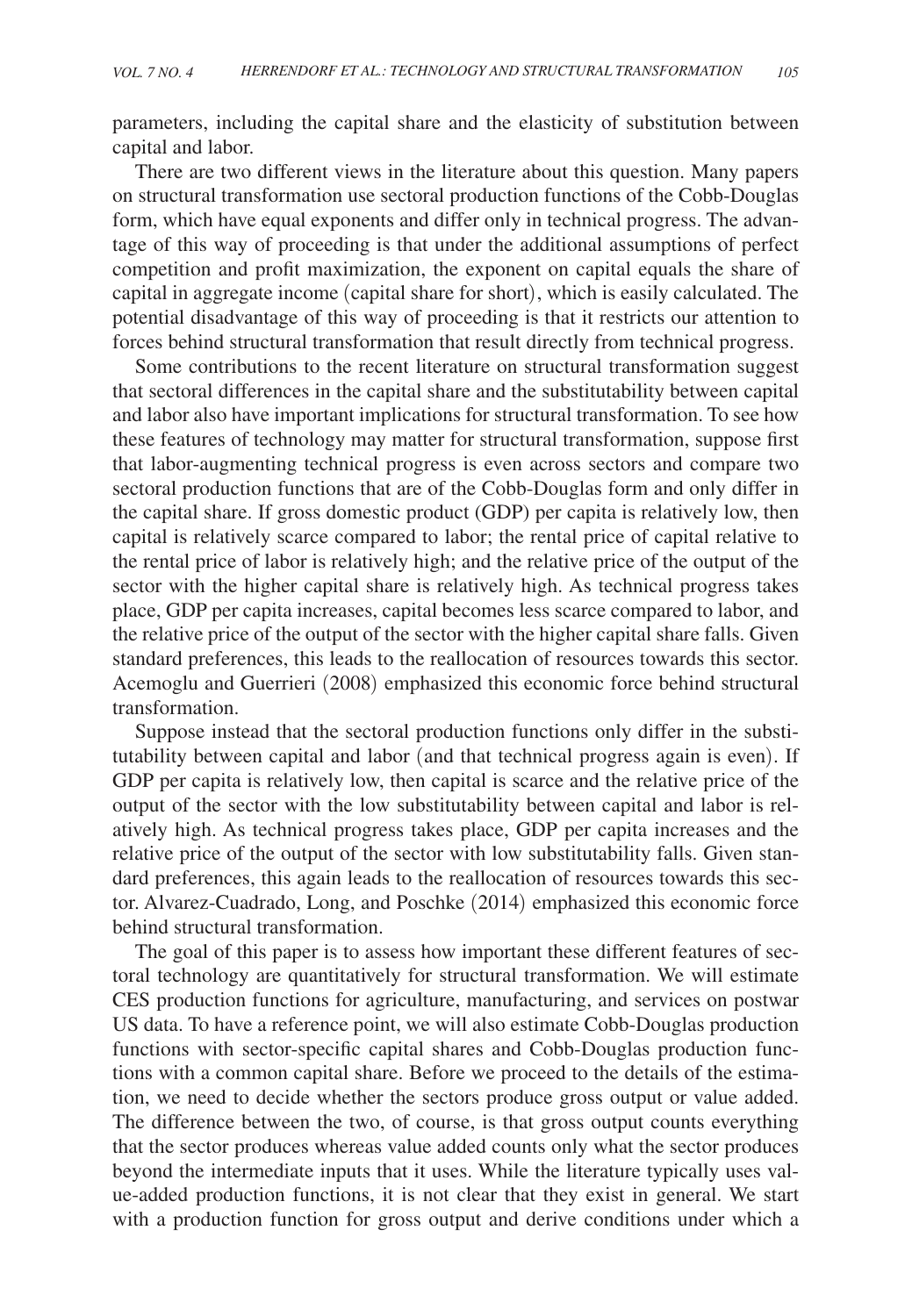production function for value added exists. We then provide evidence suggesting these conditions are met in the data and focus on value-added production functions.

Turning now to the details of the estimation, one contribution of this paper is to derive a normalization of value-added production functions that considerably simplifies the estimation. Essentially the normalization implies that the weights on capital and labor in the CES production function equal the average income shares of capital and labor. We may therefore proceed as researchers typically do for the special case of Cobb-Douglas production functions and calibrate the weights of the CES production functions before we estimate the other parameters. While León-Ledesma, McAdam, and Willman (2010) also normalize the CES production function, there is a subtle but important difference between the two papers: their normalization involves an approximation and may not be accurate far away from the point of approximation; in contrast, our normalization is exact and applicable everywhere. We combine our normalized production function with the first-order conditions for the optimal choices of capital and labor, assuming that there is exogenous exponential capital—and labor augmenting technical progress. We estimate the resulting three-equation system for each sector and for the aggregate economy via a nonlinear version of the method by Cochrane and Orcutt (1949).

The estimation of the sectoral CES production functions yields the following results. First, labor-augmenting technical progress is quantitatively much more important than capital-augmenting technical progress, and at the aggregate level, capital-augmenting technical progress is not statistically different from zero; labor-augmenting technical progress is fastest in agriculture and slowest in services, and the differences in the growth rates are sizable. Second, agriculture has the highest capital share, services have the second-highest capital share, and manufacturing has the lowest capital share. The finding that services have a higher capital share than manufacturing reflects the fact that services include owner-occupied housing. Third, capital and labor are most substitutable in agriculture and least substitutable in services; moreover, in agriculture capital and labor are more substitutable than in the Cobb-Douglas case, and in manufacturing and services they are less substitutable. The finding that in agriculture capital and labor are more substitutable than in the Cobb-Douglas case is consistent with the view that after the second world war a wave of mechanization led to massive substitution of capital for labor in US agriculture; see, for example, Schultz (1964).

In order to assess how quantitatively important the different features of the estimated sectoral production functions are for structural transformation, we endow competitive stand-in firms in each sector with the estimated technologies and ask how well their optimal choices replicate structural transformation, taking as given the observed prices for value added, the observed rental prices for capital and labor, and the estimated technical progress at the sectoral level. We focus on two important features of structural transformation: the observed allocation of labor across sectors, which is the most widely available measure of sectoral activity, and the changes in sectoral relative prices, which determine the sectoral composition of consumption at the household side. We find quantitatively that uneven technical progress is the dominant force behind these features, whereas sectoral differences in the capital shares and substitution elasticities have second-order implications only. This implies that Cobb-Douglas sectoral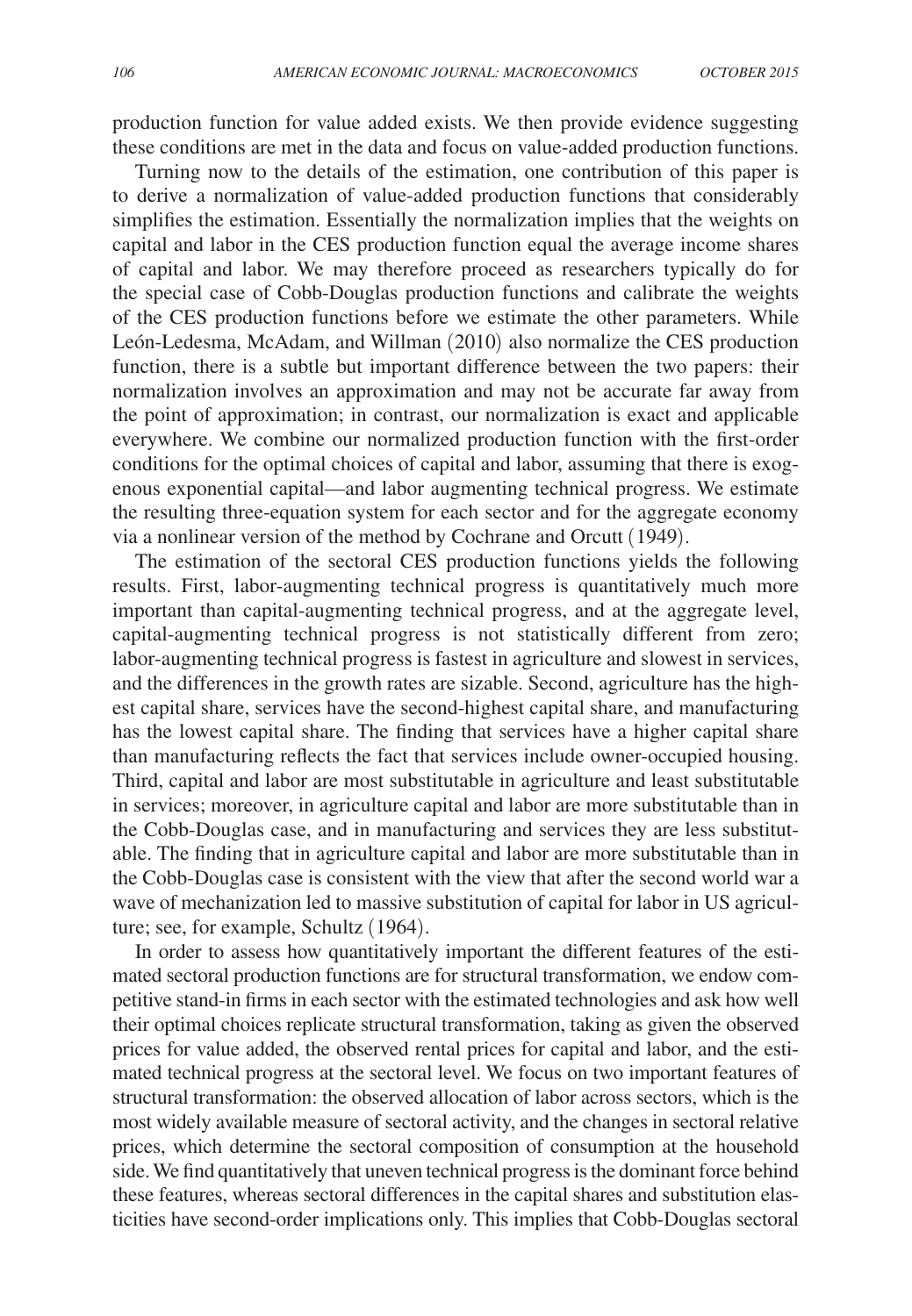production functions that differ only in technical progress capture the main forces behind the postwar US structural transformation that operate on the technology side. Perhaps somewhat surprisingly, this statement holds even in agriculture where the capital share and the elasticity of substitution are largest. The reason why this does not give the CES production function a notable advantage over the other specifications is that the effects on structural transformation of the large capital share and the large elasticities in agriculture work in opposite directions and largely cancel each other, leaving the effects of uneven labor-augmenting technical progress as the dominating force. All three production functions capture that force similarly well.

Our findings lend support to a key assumption in the seminal paper on structural transformation by Ngai and Pissarides (2007), who used Cobb-Douglas production functions with equal capital shares. Nonetheless, our findings should not be interpreted to imply that always and everywhere the Cobb-Douglas production function with equal factor shares is the best modeling choice. For example, if one is interested in the *level* of employment in agriculture instead of secular *changes* in employment, then it is important to model that the labor share in agriculture is much lower than in the other sectors. A Cobb-Douglas production function with equal shares would overpredict the level of employment in agriculture considerably, even though it does capture the main changes in employment. Moreover, one should keep in mind that our results are obtained for the postwar period, during which the United States was fairly developed and agriculture had a relatively small share in overall employment and value added. It would therefore be premature to conclude that Cobb-Douglas sectoral production functions will do a good job at also capturing structural transformation in less developed economies in which agriculture has much larger employment and value-added shares than in the US economy.

Our work belongs to a large literature that estimates production functions at the aggregate level, the industry level, or the firm level. Antràs (2004); Klump, McAdam, and Willman (2007); and León-Ledesma, McAdam, and Willman (2010) are the contributions to this literature that are most closely related to our work. They asked the question how substitutable capital and labor are at the level of the aggregate US economy and found that they are less substitutable than in the Cobb-Douglas case. In contrast, we focus on the disaggregate level of the three broad sectors that are relevant in the context of structural transformation. We stress that for the aggregate US economy our exercise yields very similar findings to those obtained by the above papers. Our work is also related to that of Oberfield and Raval (2014), who develop a framework to estimate the aggregate elasticity of substitution between capital and labor by aggregating the choices of individual plants. Using micro data for the US manufacturing sector, they come up with a value for the aggregate elasticity of substitution of the manufacturing sector that is fairly similar to our estimate.

The remainder of the paper is organized as follows. In Section I we introduce the concept of value-added production functions. Section II derives the system of equations that we estimate, including the normalization of the production function, and it discusses the issues that arise in the estimation. Section III describes the data that we use. In Section IV, we present the estimation results and in Section V we compare the performance of CES production functions with the performance of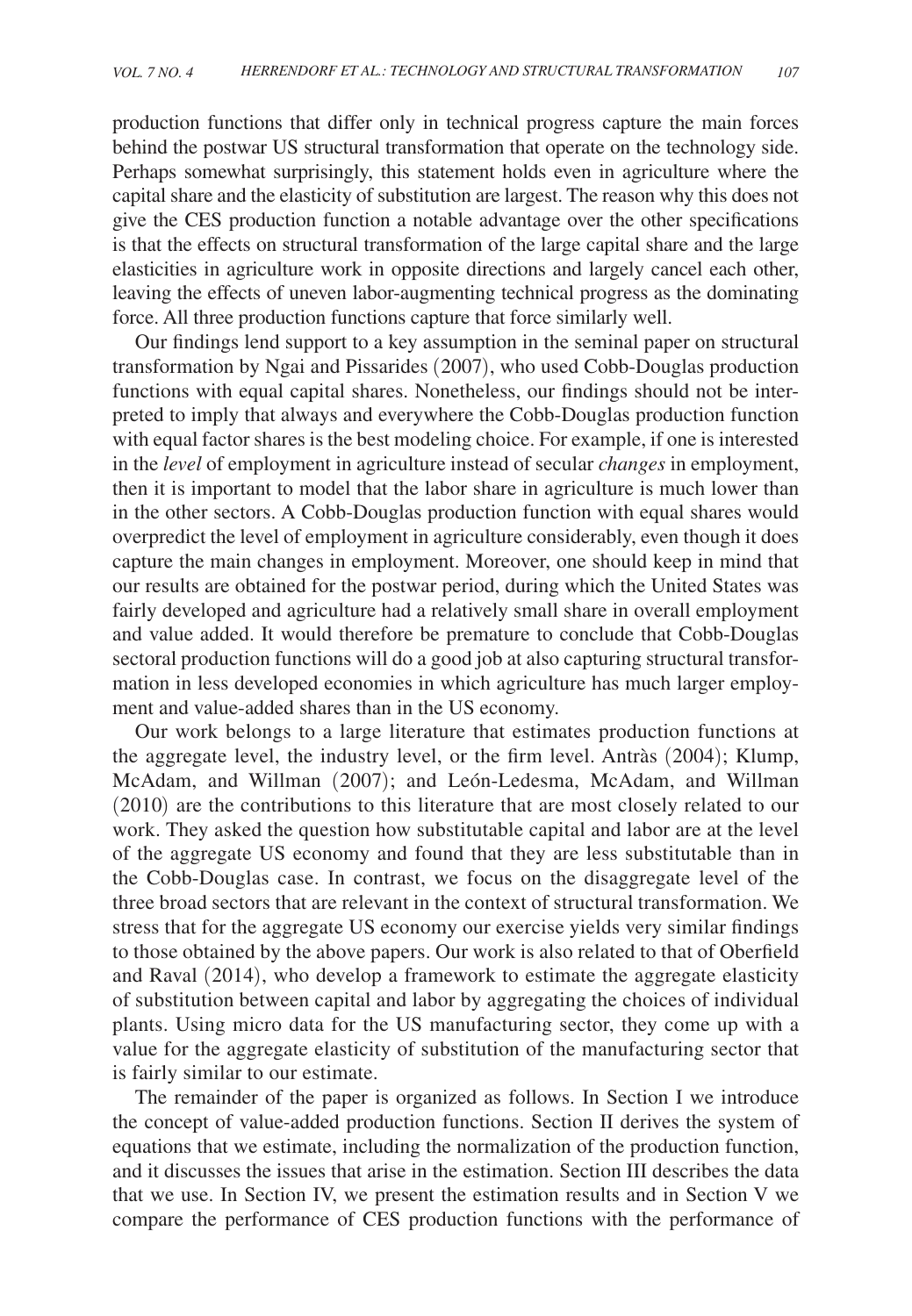Cobb-Douglas production functions. Section VI discusses the implications of our results for building multisector models and Section VII concludes.

#### **I. Value-Added Production Functions**

We start with the question of whether to write production functions in gross-output form or in value-added form. Since gross output equals the sum of value added and intermediate inputs (all expressed in current prices), the difference between the two possibilities lies in whether one counts everything that the sector produces ("gross output") or whether one counts only what the sector produces beyond the intermediate inputs that it uses ("value added"). To appreciate the difference between the two possibilities, it is useful to start with the aggregate production function. In a closed economy, GDP equals value added by definition. Therefore, GDP *G* is ultimately produced by combining domestic capital *K* and labor *L*. Many authors therefore specify the aggregate production function as a value-added production function:

$$
G = F(K, L).
$$

In an open economy, GDP is in general not equal to domestic value added because some intermediate inputs are not produced domestically but are imported from other countries. Therefore, GDP is produced with domestic capital, labor, and imported intermediate inputs *Z*:

$$
G = H(K, L, Z).
$$

While imported intermediate inputs are often abstracted from, they can be quantitatively important, in particular in small open economies that import most of the resources and many of the agricultural and manufactured intermediate goods that they use.

Turning now to sectoral production functions, the question of which type of production functions to use arises even in a closed economy. The reason for this is that a typical sector uses intermediate inputs from other sectors, and so sectoral output does not equal sectoral value added even in a closed economy. Therefore, it is natural to start with a production function for gross output and ask under what conditions a production function for value added exists.

Denoting the sector indexes for agriculture, manufacturing, and services by  $i \in \{a, m, s\}$ , the production function for sectoral gross output can be written as:

$$
G_i = H_i(K_i, L_i, \mathbf{Z}_i)
$$

where  $\mathbf{Z}_i$  denotes the vector of intermediate inputs in sector  $i$  that are produced by all sectors including sector *i*:  $\mathbf{Z}_i = [Z_{i1}, \ldots, Z_{in}]$ . The question we ask here is under which conditions do value-added production functions  $F_i(K_i, L_i)$  exist such that sectoral value added is given by:

total value added is given by:

\n
$$
Y_i \equiv \frac{P_{gi}H_i(K_i, L_i, \mathbf{Z}_i) - \sum_j P_{ij}Z_{ij}}{P_{yi}} = F_i(K_i, L_i),
$$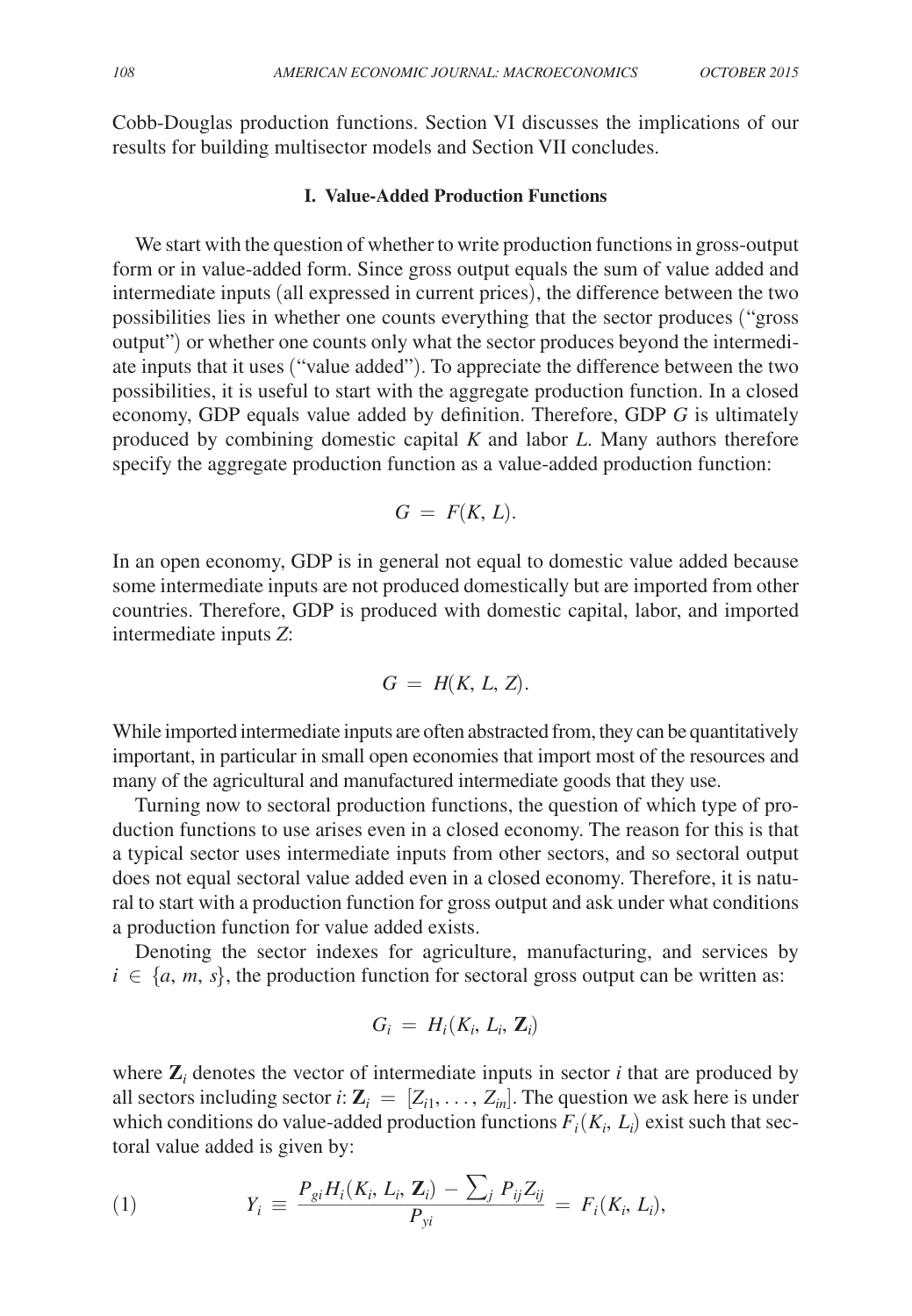where  $P_{qi}$ ,  $P_{ij}$ , and  $P_{vi}$  denote the prices of gross output, intermediate input  $Z_{ij}$ , and value added (all expressed in current dollars).

Sato (1976) showed that a value-added production function exists if there is perfect competition, if firms behave optimally, and if the other input factors are separable from intermediate inputs, that is, the gross-output production function is of the form

$$
G_i = H_i(F_i(K_i, L_i), \mathbf{Z}_i),
$$

where  $H_i$  and  $F_i$  satisfy the usual regularity conditions, that is, they are positive, finite, twice continuously differentiable, monotonically increasing in both arguments, strictly concave, homogeneous of degree one, and satisfy the Inada conditions. To understand Sato's argument, consider the problem of a stand-in firm that takes prices and gross output as given and chooses capital, labor, and intermediate inputs to minimize its costs subject to the constraint that it produces the given output:

(3) 
$$
\min_{K_i, L_i, \mathbf{Z}_i} R_i K_i + W_i L_i + \sum_j P_{ij} Z_{ij} \quad \text{s.t.} \quad H_i(F_i(K_i, L_i), \mathbf{Z}_i) \geq G_i,
$$

where  $R_i$  and  $W_i$  denote the rental rates for capital and labor, both expressed in cur-

rent dollars. The first-order conditions for an interior solution to this problem imply:<sup>2</sup>  
(4) 
$$
P_{yi} = \lambda_i \frac{\partial H_i(F_i(K_i, L_i), \mathbf{Z}_i)}{\partial Y_i}
$$

(5) 
$$
R_{i} = \lambda_{i} \frac{\partial H_{i}(F_{i}(K_{i}, L_{i}), \mathbf{Z}_{i})}{\partial Y_{i}} \frac{\partial F_{i}(K_{i}, L_{i})}{\partial K_{i}}
$$

(6)  
\n
$$
W_{i} = \lambda_{i} \frac{\partial H_{i}(F_{i}(K_{i}, L_{i}), \mathbf{Z}_{i})}{\partial Y_{i}} \frac{\partial F_{i}(K_{i}, L_{i})}{\partial L_{i}},
$$

<span id="page-5-0"></span><sup>2</sup>To obtain (4), we start with the interior first-order condition for the optimal choice of  $Z_{ii}$ :

$$
P_{ij} \, = \, \lambda_i \, \frac{\partial H_i}{\partial Z_{ij}}.
$$

The assumption that *H* is homogeneous of degree one implies that

$$
G_i = Y_i \frac{\partial H_i}{\partial Y_i} + \sum_j Z_{ij} \frac{\partial H_i}{\partial Z_{ij}}.
$$

Solving this equation for  $\partial H_i/\partial Z_{ij}$ , substituting the result into the first-order condition for  $Z_{ij}$ , and rearranging gives:

$$
Y_i = \frac{\lambda_i G_i - \sum_j P_{ij} Z_{ij}}{\lambda_i \partial H_i / \partial Y_i}.
$$

Using that via the envelope theorem,  $\lambda_i = P_{gi}$ , (4) follows by comparing the denominator of the previous equation with the denominator of  $(1)$ .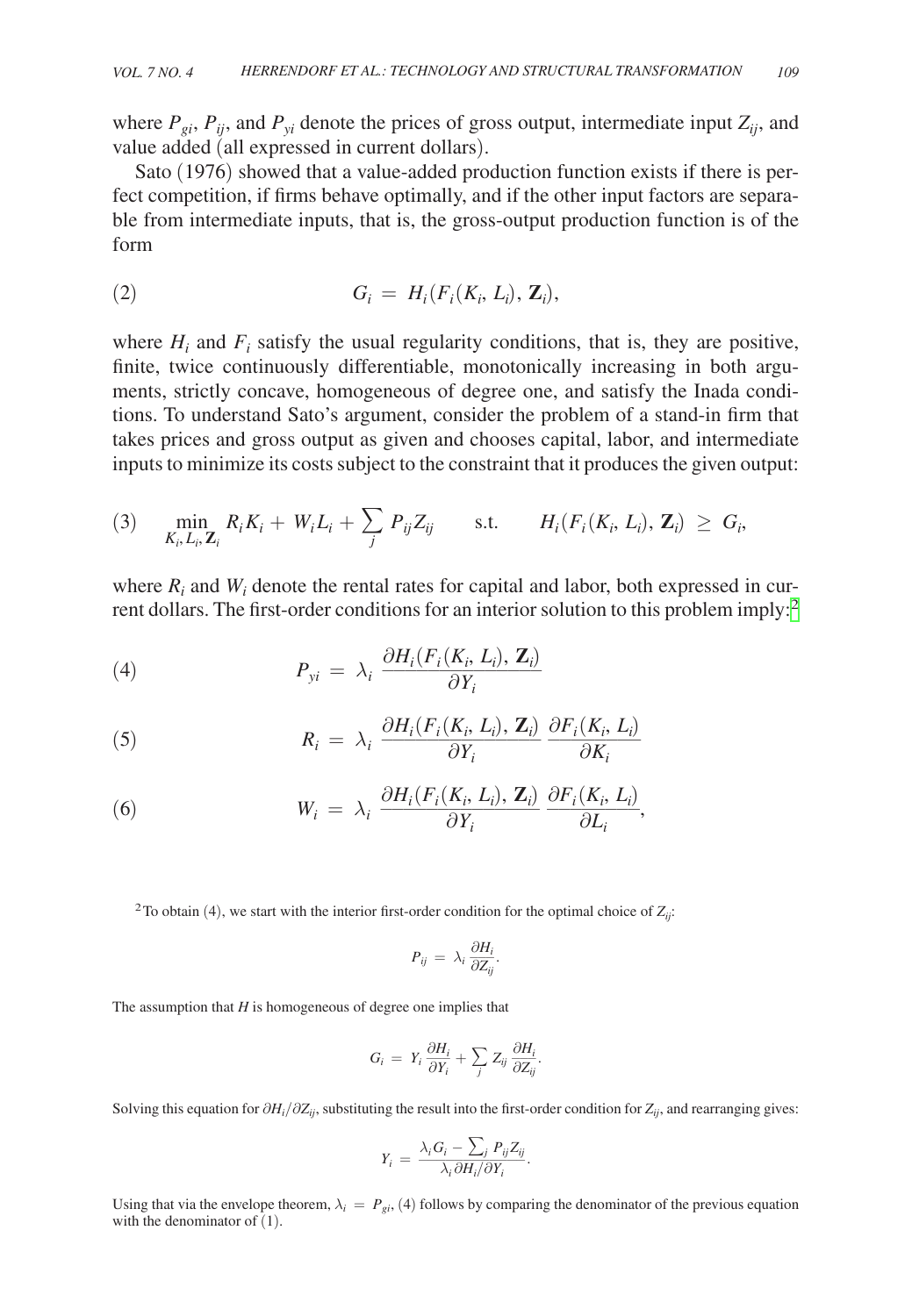where  $\lambda_i$  is the multiplier on the constraint. Substituting the first equation into the second and third equations gives:

$$
R_i = P_{yi} \frac{\partial F_i(K_i, L_i)}{\partial K_i}
$$

(8) 
$$
W_i = P_{yi} \frac{\partial F_i(K_i, L_i)}{\partial L_i}.
$$

These conditions are the first-order conditions for an interior solution to the problem of a stand-in firm that takes prices and value added as given and chooses capital and labor to minimize its costs subject to the constraint that it produces the given value added:

(9) 
$$
\min_{K_i, L_i} R_i K_i + W_i L_i \quad \text{s.t.} \quad F_i(K_i, L_i) \geq Y_i,
$$

where we have used that by the envelope theorem the multiplier on the new constraint equals the price of value added  $P_{yi}$ .

The question remains if condition (2) holds for the postwar US economy. A sufficient (but not necessary) condition is that the sectoral production function is of the Cobb-Douglas form between value added and an aggregator  $X_i$  of all intermediate inputs:

(10) 
$$
G_i = [F_i(K_i, L_i)]^{\eta_i} [X_i(\mathbf{Z}_i)]^{1-\eta_i}.
$$

In this case, perfect competition and firm optimization imply that the share of intermediate inputs is constant over time. [Figure 1](#page-7-0) plots the intermediate good shares for the postwar US economy. We can see that while they are not strictly constant none of them has a pronounced long-run trend, which is consistent with the Cobb-Douglas form (10). An additional piece of evidence in favor of the Cobb-Douglas form is that when we regress the changes in the intermediate good share of a given sector on the changes in the price of intermediate goods relative to value added in that sector, the regression coefficient is not significant.<sup>[3](#page-6-0)</sup> We interpret these pieces of evidence to mean that the functional form (10) is a reasonable starting point when one is interested in long-run secular trends that the literature on structural transformation focuses on. We will therefore proceed under the assumption that sectoral value-added production functions exist. In the next section, we will discuss the issues involved in estimating them.

<span id="page-6-0"></span><sup>&</sup>lt;sup>3</sup>For this exercise we use postwar US data from WorldKLEMS. We thank an anonymous referee for suggesting to do this.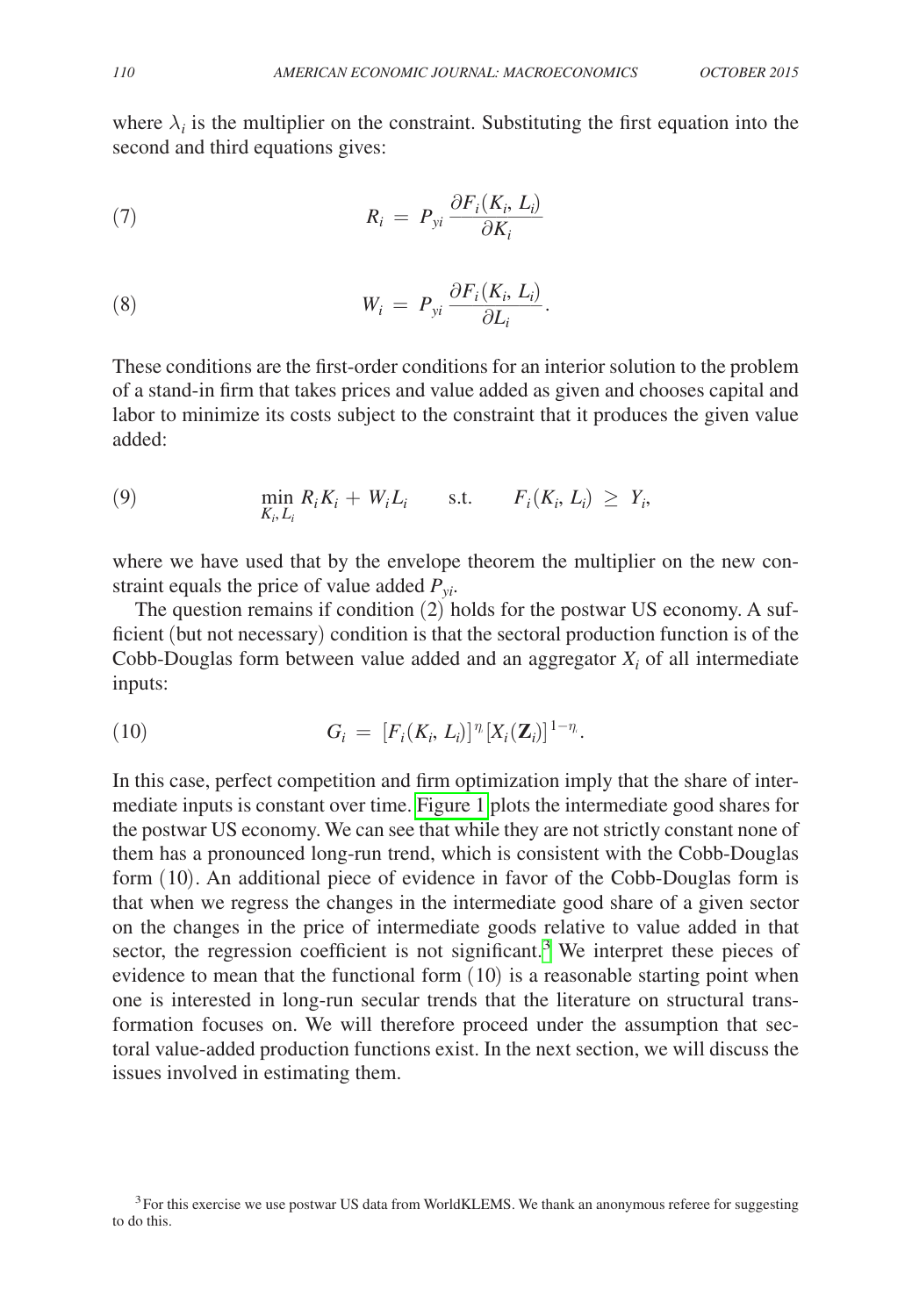<span id="page-7-0"></span>

*Source:* Input-Output tables for the United States, Bureau of Economic Analysis

# **II. Estimating Value-Added Production Functions**

We focus on the class of CES production functions that was introduced to economics by Arrow et al.  $(1961)$ :<sup>[4](#page-7-1)</sup>

$$
(11) \quad F_i(K_{it}, L_{it}) = \left[\alpha_i \left[\exp(\gamma_{ik}t)K_{it}\right]^{\frac{\sigma_i-1}{\sigma_i}} + (1-\alpha_i)\left[\exp(\gamma_{it}t)L_{it}\right]^{\frac{\sigma_i-1}{\sigma_i}}\right]^{\frac{\sigma_i}{\sigma_i-1}},
$$

where  $i \in \{a, m, s\}$  denotes the sector,  $\sigma_i \in [0, \infty)$  is the (constant) elasticity of substitution between capital and labor,  $\gamma_{ik}$  and  $\gamma_{il}$  are the growth rates of capitaland labor-augmenting technical progress, and  $\alpha_i$  is the relative weight on capital. For  $\sigma_i \rightarrow 1$ , the CES production function (11) converges to the Cobb-Douglas production function:

(12) 
$$
F_i(K_{it}, L_{it}) = [\exp(\gamma_{ik}t)K_{it}]^{\alpha_i}[\exp(\gamma_{it}t)L_{it}]^{1-\alpha_i}.
$$

For  $\sigma_i \rightarrow 0$ , the CES production function (11) converges to the Leontief production function:<sup>[5](#page-7-2)</sup>

$$
F_i(K_{ii}, L_{ii}) = \min \{ \exp(\gamma_{ik}t)K_{ii}, \exp(\gamma_{il}t)L_{ii} \}.
$$

<span id="page-7-1"></span>4In contrast, Jorgenson, Gollop, and Fraumeni (1987) estimated translog production functions for 45 disaggregate US industries during 1948–1979. Since a translog is a Taylor-series approximation of the unknown production function, the parameters of translogs are not "deep" and the elasticity of substitution is not constant. Translogs are therefore not very useful for general equilibrium models that require calibration, although they are often preferred

<span id="page-7-2"></span>when flexibility is valued in empirical work.<br><sup>5</sup>Some authors raise the weights in the CES function to the power  $1/\sigma_i$ . The reason for this is that for  $\sigma_i \to 0$ the limit of the CES is the generalized Leontief production function

$$
F_i(K_{it}, L_{it}) = \min \{ \alpha_i \exp(\gamma_{it} t) K_{it}, (1 - \alpha_i) \exp \gamma_{it} t) L_{it} \}.
$$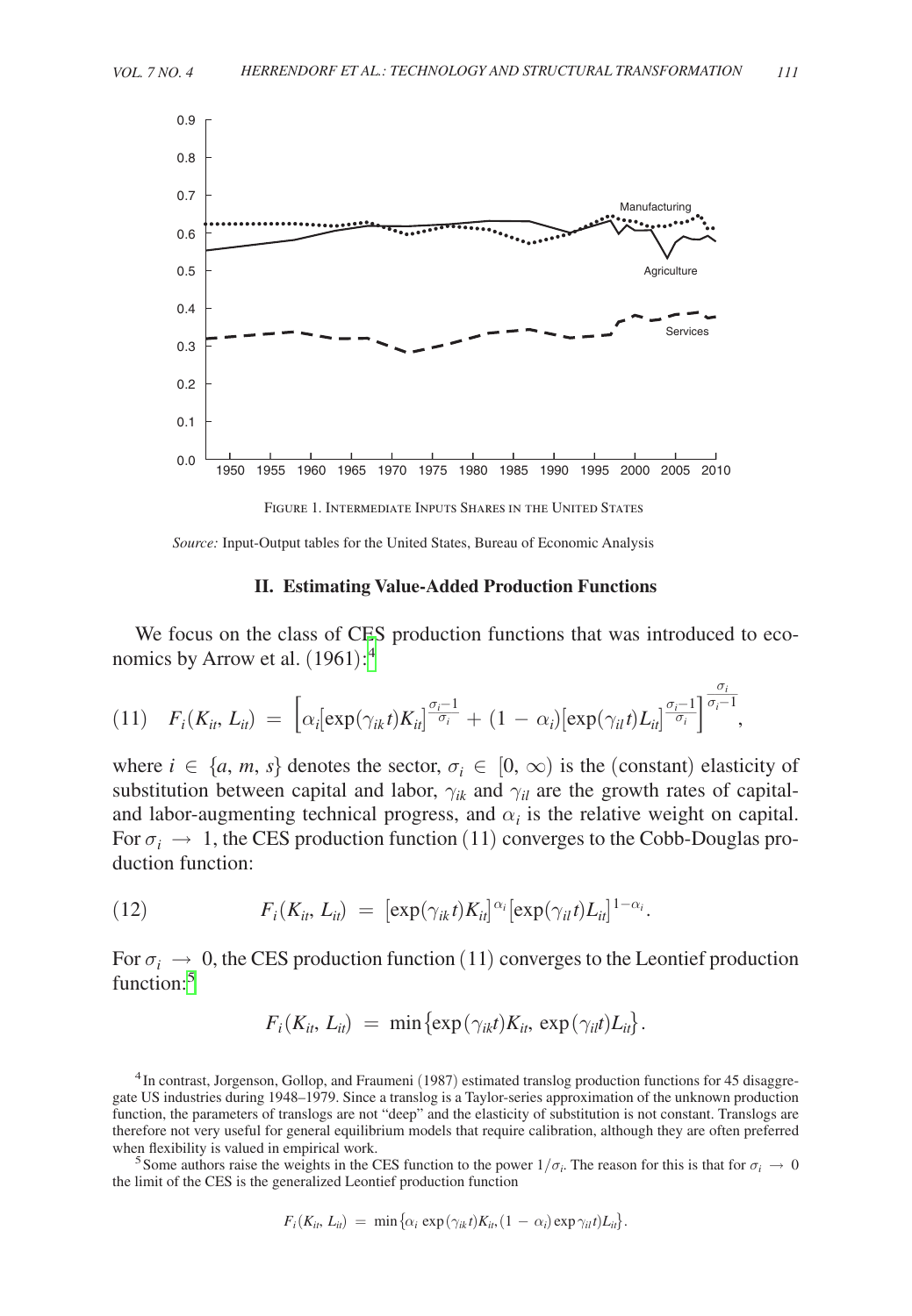One might worry that assuming constant technical progress is overly restrictive, in particular since recent papers like León-Ledesma, McAdam, and Willman (2010) also considered different specifications. However, as we will see below, the estimated production functions do a good job at fitting the secular trends of sectoral capital, employment, and relative prices. It is important to realize that to identify the parameters of the model one needs to put some structure on technical progress. To see why, consider the case where  $\gamma_i$  may change freely over time. We could then fit the data irrespective of the values of  $\sigma_i$ . Even in the extreme case of a Leontief production function that allows for no substitutability between capital and labor, we could rationalize years with low capital-to-labor ratios by choosing high  $\gamma_{ik}/\gamma_{il}$  and years with high capital-to-labor ratios by choosing low  $\gamma_{ik}/\gamma_{il}$ . As a result,  $\sigma_i$  would not be identified.

We assume that there is perfect competition in product and factor markets and that each sector has a stand-in firm that minimizes costs.<sup>[6](#page-8-0)</sup> The firm takes as given value added,  $Y_{it}$ , the price of value added,  $P_{vit}$ , and the rental prices for the production factors,  $R_{it}$  and  $W_{it}$ , and chooses capital and labor to minimize its costs subject to the constraint that it produce at least the given value added. We denote the rental prices in term of sector *i*'s value added by  $r_{it}$  and  $w_{it}$ :

$$
r_{it} \equiv \frac{R_{it}}{P_{yit}}
$$

$$
w_{it} \equiv \frac{W_{it}}{P_{yit}}.
$$

The problem of the stand-in firm can then be written as:

(13) 
$$
\min_{K_{in}, L_{it}} r_{it} K_{it} + w_{it} L_{it} \quad \text{s.t.} \quad F_i(K_{it}, L_{it}) \geq Y_{it}.
$$

The first-order conditions for an interior solution to this problem are:

(14) 
$$
r_{it} = \alpha_i \exp\left(\gamma_{ik}t\right)^{\frac{\sigma_i - 1}{\sigma_i}} \left(\frac{Y_{it}}{K_{it}}\right)^{\frac{1}{\sigma_i}}
$$

(15) 
$$
w_{it} = (1 - \alpha_i) \exp(\gamma_{it} t)^{\frac{\sigma_i - 1}{\sigma_i}} \left(\frac{Y_{it}}{L_{it}}\right)^{\frac{1}{\sigma_i}}.
$$

This is relevant if one wants to use unequal weights in the limiting Leontief case; see, for example, Herrendorf, Rogerson, and Valentinyi (2013). Since we are not interested in the Leontief case here, we continue with the func-<br>tional form (11) for simplicity.

<span id="page-8-0"></span><sup>&</sup>lt;sup>6</sup>We don't let the stand-in firm maximize profits here because with constant returns profit maximization results in an indeterminate scale of production. In contrast, cost minimization results in a determinate scale of production even with constant returns to scale. Otherwise, profit maximization and cost minimization are equivalent.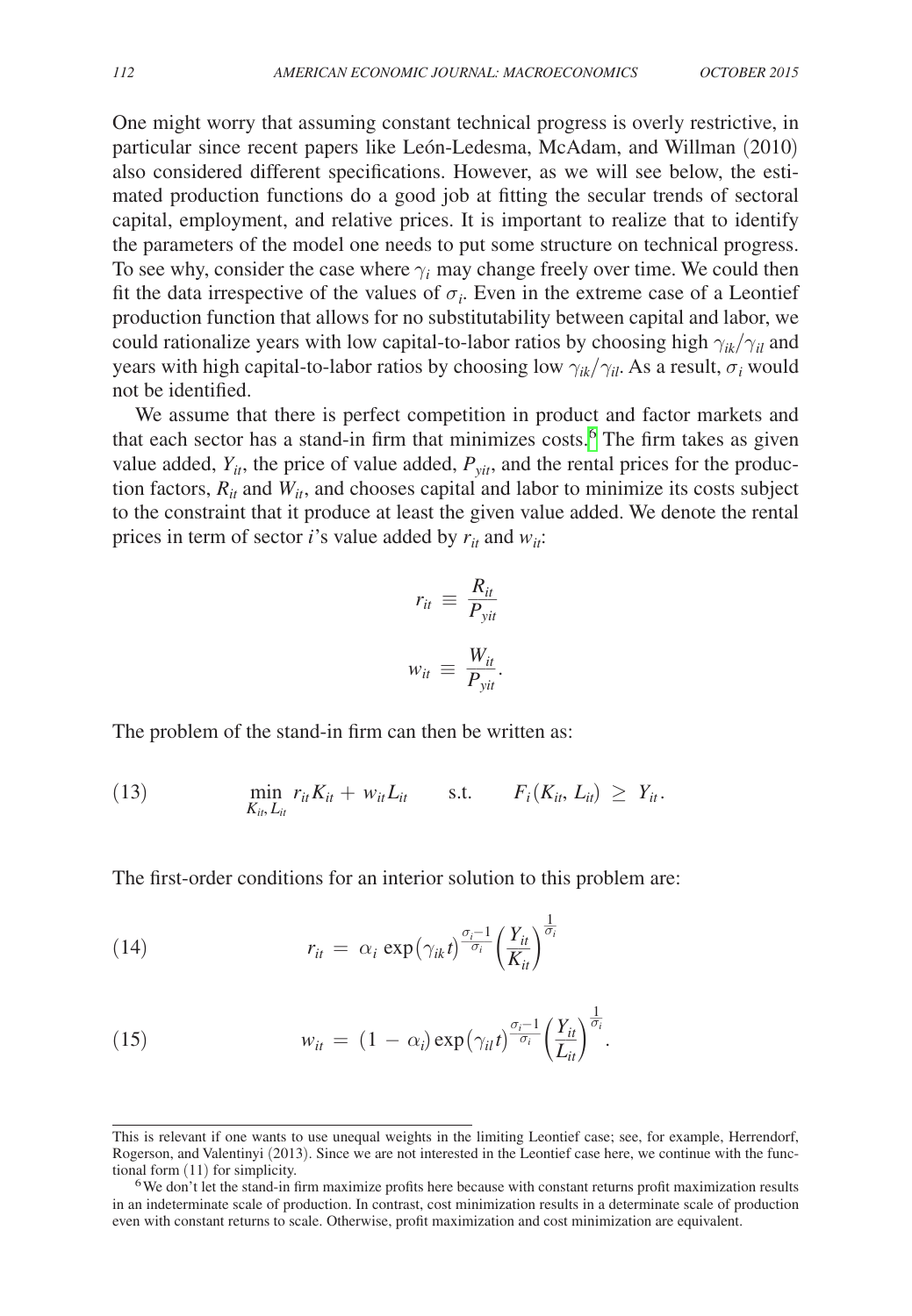For future reference, we note that these first-order conditions imply that the income shares of the production factors are given as:

(16) 
$$
\theta_{it} \equiv \frac{r_{it} K_{it}}{Y_{it}} = \alpha_i \left[ \exp(\gamma_{ik} t) \frac{K_{it}}{Y_{it}} \right]^{\frac{\sigma_i - 1}{\sigma_i}}
$$

(17) 
$$
1 - \theta_{it} \equiv \frac{w_{it} L_{it}}{Y_{it}} = (1 - \alpha_i) \left[ \exp(\gamma_{it} t) \frac{L_{it}}{Y_{it}} \right]^{\frac{\sigma_i - 1}{\sigma_i}},
$$

where we have used the fact that constant returns and perfect competition imply that the income shares add up to one. In the Cobb-Douglas case,  $\sigma_i = 1$  and  $\theta_{it} = \alpha_i$ , implying the well known result that the capital share equals the exponent of capital.

For estimation purposes it is advantageous to normalize the CES production function (11) so that the relative weights on capital and labor equal the averages of the income shares. To achieve this, we divide and multiply each variable other than time by its geometric average:

$$
F_i(K_{ii}, L_{ii}) = \overline{Y}_i \left[ \alpha_i \left[ \frac{\exp(\gamma_{ik}\overline{t})\overline{K}_i}{\overline{Y}_i} \right]^{\frac{\sigma_i - 1}{\sigma_i}} \left( \frac{\exp(\gamma_{ik}t)K_{ii}}{\exp(\gamma_{ik}\overline{t})\overline{K}_i} \right)^{\frac{\sigma_i - 1}{\sigma_i}} + (1 - \alpha_i) \left[ \frac{\exp(\gamma_{il}\overline{t})\overline{L}_i}{\overline{Y}_i} \right]^{\frac{\sigma_i - 1}{\sigma_i}} \left( \frac{\exp(\gamma_{il}t)L_{ii}}{\exp(\gamma_{il}\overline{t})\overline{L}_i} \right)^{\frac{\sigma_i - 1}{\sigma_i}} \right]^{\frac{\sigma_i}{\sigma_i}} ,
$$

where  $\overline{Y}_i$ ,  $\overline{K}_i$ , and  $\overline{L}_i$  are the geometric averages of output, capital, and labor over the sample period and  $\bar{t}$  is the arithmetic average of the time index. Using (16)–(17), we have:

(18) 
$$
\alpha_i \left[ \exp \left( \gamma_{ik} \bar{t} \right) \frac{\overline{K}_i}{\overline{Y}_i} \right]^{\frac{\sigma_i - 1}{\sigma_i}} = \overline{\theta}_i
$$

(19) 
$$
(1 - \alpha_i) \left[ \exp \left( \gamma_{il} \bar{t} \right) \frac{\bar{L}_i}{\bar{Y}_i} \right]^{\frac{\sigma_i - 1}{\sigma_i}} = \overline{1 - \theta_i},
$$

where  $\overline{\theta}_i$  and  $\overline{1-\theta_i}$  are the average income shares of the sample period. Since the income shares are observed, their geometric averages are readily calculated and we can substitute their values into the production function prior to estimating the other parameters:

(20)

$$
F_i(K_{it}, L_{it}) = \overline{Y}_i \left[ \overline{\theta}_i \left( \frac{\exp \left( \gamma_{ik} t \right) K_{it}}{\exp \left( \gamma_{ik} \overline{t} \right) \overline{K}_i} \right)^{\frac{\sigma_i - 1}{\sigma_i}} + \left( \overline{1 + \theta_i} \right) \left( \frac{\exp \left( \gamma_{it} t \right) L_{it}}{\exp \left( \gamma_{it} \overline{t} \right) \overline{L}_i} \right)^{\frac{\sigma_i - 1}{\sigma_i}} \right]^{-\frac{1}{\sigma_i - 1}}.
$$

*\_\_\_\_\_* σ*<sup>i</sup>*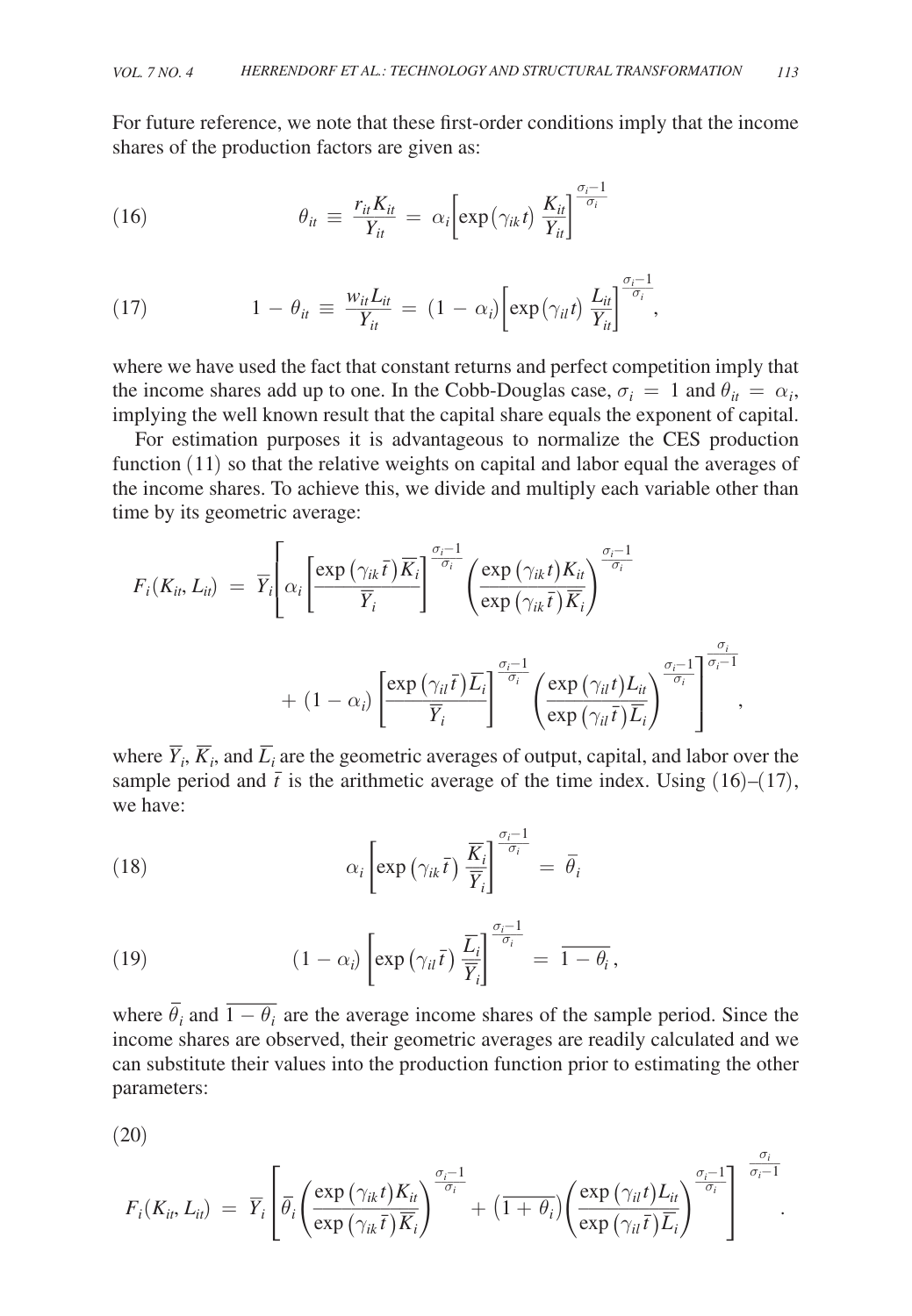In other words, our normalization generalizes to CES production functions the property of Cobb-Douglas production functions that the exponents equal the income shares given the maintained assumption of perfect competition and firm optimization.

León-Ledesma, McAdam, and Willman (2010) normalized the CES production function in a similar way and demonstrated that the resulting two-step procedure reduces the numerical complexity of the estimation procedure. There is a subtle but important difference between their and our normalization: they used *arithmetic* averages of the variables and the income shares whereas we use *geometric* averages. This implies that in their paper the normalized CES is an approximation to the actual CES, which may not be accurate far away from the point of approximation. In contrast, in our paper, (20) is an identity that holds everywhere.

The first-order conditions  $(14)$ – $(15)$  can be rewritten in terms of normalized variables:

(21) 
$$
r_{ii} = \frac{\overline{\theta_i} \overline{Y}_i}{\overline{K}_i} \exp\left(\frac{\sigma_i - 1}{\sigma_i} \gamma_{ik}(t - \overline{t})\right) \left(\frac{Y_{it}/K_{it}}{\overline{Y}_i/\overline{K}_i}\right)^{\frac{1}{\sigma_i}}
$$

(22) 
$$
w_{it} = \frac{\left(\overline{1-\theta_i}\right)\overline{Y}_i}{\overline{L}_i} \exp\left(\frac{\sigma_i-1}{\sigma_i}\gamma_{il}(t-\overline{t})\right) \left(\frac{Y_{it}/L_{it}}{\overline{Y}_i/\overline{L}_i}\right)^{\frac{1}{\sigma_i}}.
$$

Our goal is to estimate the parameter values in  $(20)$ – $(22)$ . To this end, we multiply each equation with an error term, which we think of as productivity shocks or measurement error that may be correlated over time. Taking logs and rearranging gives:

$$
(23) \log\left(\frac{Y_{ii}}{\overline{Y}_{i}}\right) = \frac{\sigma_{i}}{\sigma_{i}-1}\log\left[\overline{\theta}_{i}\left(\exp\left(\gamma_{ik}\left(t-\overline{t}\right)\right)\frac{K_{it}}{\overline{K}_{i}}\right)^{\frac{\sigma_{i}-1}{\sigma_{i}}} + \left(\overline{1-\theta_{i}}\right)\left(\exp\left(\gamma_{il}\left(t-\overline{t}\right)\right)\frac{L_{it}}{\overline{L}_{i}}\right)^{\frac{\sigma_{i}-1}{\sigma_{i}}}\right] + \epsilon_{yit}
$$

(24) 
$$
\log(r_{ii}) = \log\left(\frac{\overline{\theta}_i \overline{Y}_i}{\overline{K}_i}\right) + \frac{\sigma_i - 1}{\sigma_i} \left[\gamma_{ik}\left(t - \overline{t}\right)\right] + \frac{1}{\sigma_i} \log\left(\frac{Y_{ii}/K_{it}}{\overline{Y}_i/\overline{K}_i}\right) + \epsilon_{rit}
$$

$$
(25) \ \log(w_{it}) = \log\left(\frac{\left(\overline{1-\theta_i}\right)\overline{Y}_i}{\overline{L}_i}\right) + \frac{\sigma_i-1}{\sigma_i}\left[\gamma_{il}\left(t-\overline{t}\right)\right] + \frac{1}{\sigma_i}\log\left(\frac{Y_{it}/L_{it}}{\overline{Y}_i/\overline{L}_i}\right) + \epsilon_{\text{wit}},
$$

where  $(\epsilon_{\text{vit}}, \epsilon_{\text{rit}}, \epsilon_{\text{wit}})$  denote the errors.<sup>[7](#page-10-0)</sup>

<span id="page-10-0"></span><sup>7</sup> To avoid confusion, note that there will be a problem with estimating  $\sigma_i$  if it exactly equals one, because then the first equation converges to the log of the Cobb-Douglas limit of  $(20)$  and  $\sigma_i$  disappears from it. However, this is not an issue in the current context because our estimates of  $\sigma_i$  are significantly different from one.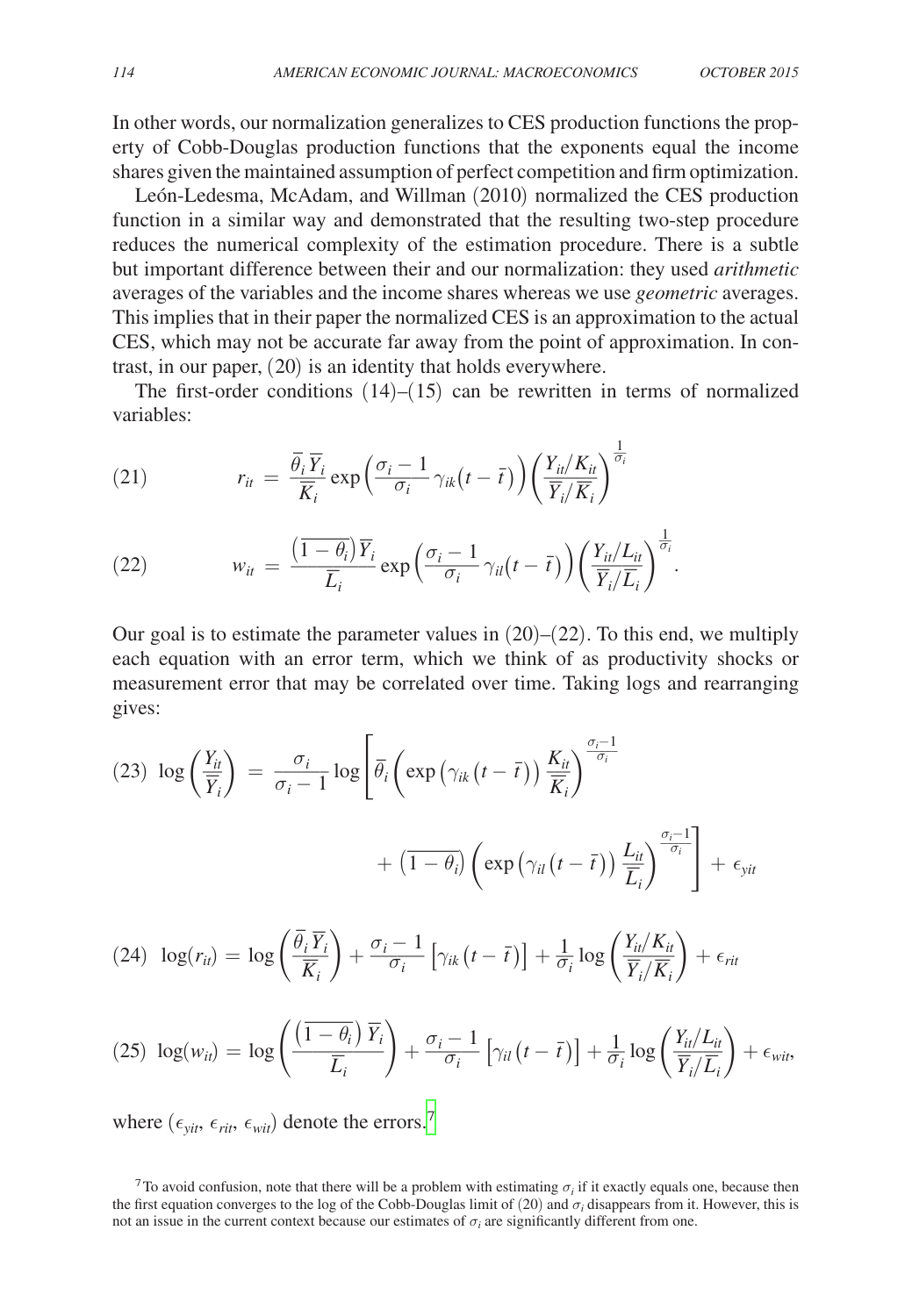We now turn to the details of estimating the system  $(23)$ – $(25)$ . As mentioned we now turn to the details of estimating the system  $(25)-(25)$ . As inentioned above,  $\overline{\theta}_i$  and  $\overline{1-\theta_i}$  equal the geometric averages of the income shares in sector *i*. The first step therefore is to calculate the geometric averages of the income shares The first step therefore is to calculate the geometric averages of the income shares from the data according to the method of Gollin (2002). Given the values of  $\bar{\theta}_i$  and  $\frac{1}{1 - \theta_i}$ , the second step is to estimate  $\sigma_i$ ,  $\gamma_{ik}$ , and  $\gamma_{il}$  for the three sectors. Note that for the special case of a Cobb-Douglas production function, this two-step procedure boils down to the usual way of proceeding: first calibrate the exponents by setting them equal to the average factor income shares; then estimate the Solow residuals. In order to tie our work to the literature, we also estimate  $\sigma$ ,  $\gamma_k$ , and  $\gamma_l$  for the aggregate economy and compare the results with those in the literature. For the aggregate economy this results in a three-equation system and for the sectoral estimation in a nine-equation system with three equations for each of the three sectors. By estimating the equations for the three sectors together, we allow for the possibility that the error terms across equations and sectors are correlated.

We employ a nonlinear version of the method of Cochrane and Orcutt (1949). More specifically, we use the nonlinear, feasible, generalized three-stage least squares estimation routine offered by Eviews. The first stage obtains the instruments by running a linear least squares regression of the endogenous right-hand side variables on the one-period lags of all variables plus time trends. Fair (1970) showed that the Cochrane-Orcutt approach delivers consistent estimates in a system of simultaneous equations with autocorrelated errors if one includes all lagged variables as instruments. The second stage is a nonlinear least squares regression with the instruments as the right-hand side variables. This stage takes into account the  $AR(1)$  structure of the error terms via the Cochrane-Orcutt procedure.<sup>[8](#page-11-0)</sup> The third stage uses the estimated error terms from the previous stage to correct for heteroscedasticity and cross-equation correlation of the error terms using the nonlinear, feasible, generalized least square estimator. Since the estimation in the second stage is nonlinear, the results are obtained numerically and may depend on the starting values. We vary the starting values widely. If different starting values result in different parameter estimates (that is, the procedure converges to a local rather than a global maximum), then we choose the one with the smallest log determinant of the residual covariance matrix.

<span id="page-11-0"></span>The choice of instruments warrants further discussion. As we have just described, the nonlinear Cochrane-Orcutt method uses one-period lagged values (appropriate to each sector or the aggregate economy) of the log rental rates of capital and labor, log normalized value added, log normalized capital, log normalized labor, and the time trend. To be valid instruments, the lags need to satisfy two conditions: (i) they are correlated with the variable for which they instrument; (ii) they are uncorrelated with the unobserved determinants of the dependent variable. If the one-period lagged values are correlated with the contemporaneous values, then condition (i) is met. This is the case in the data. However, the one-period lagged values are also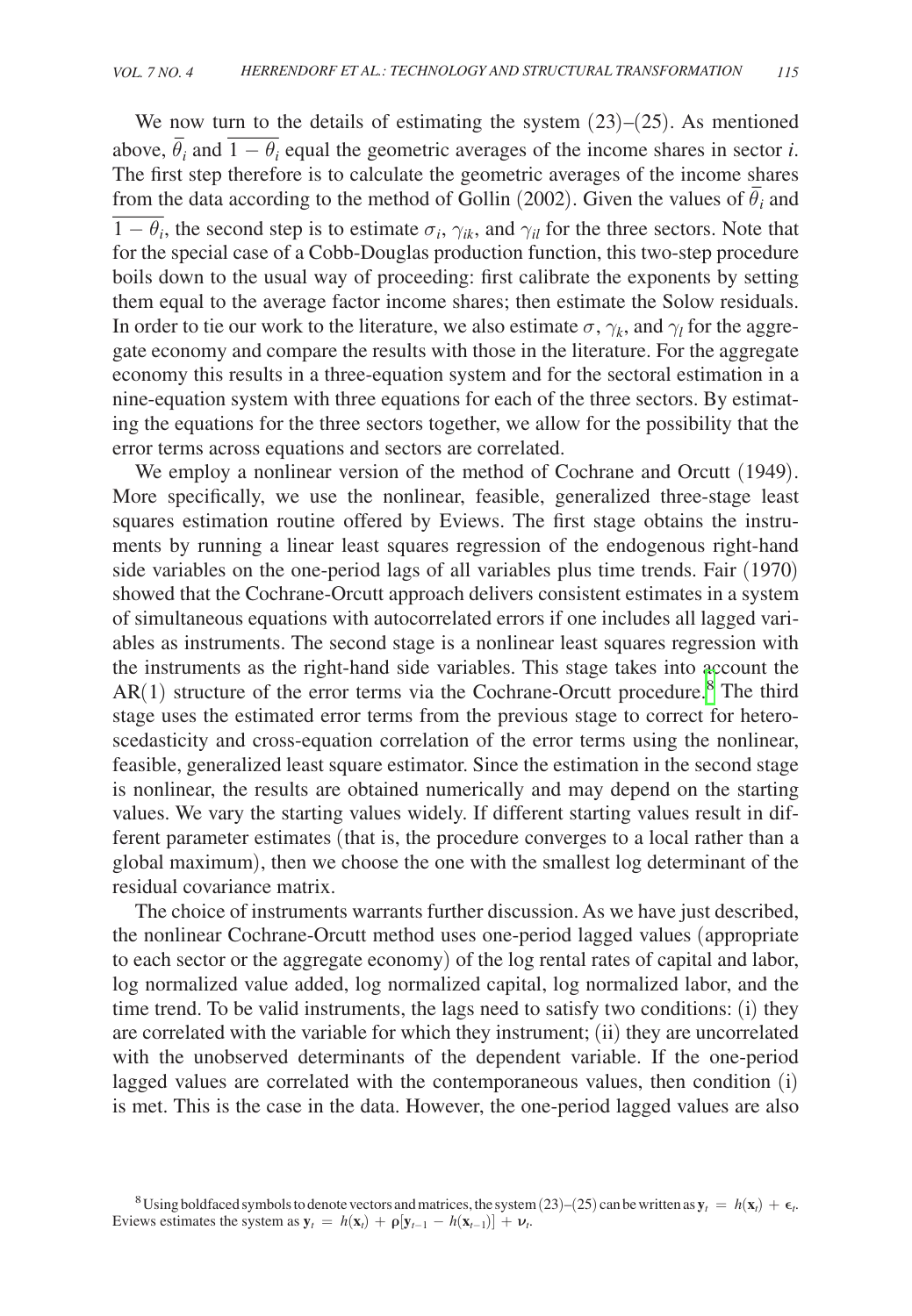correlated with the contemporaneous error terms, because, as it will turn out, the error terms follow an AR(1) process:

$$
\epsilon_{jit} = \rho_{ji}\epsilon_{jit-1} + \nu_{jit},
$$

where  $\rho \in (-1, 1)$  and  $\nu$  is a current-period innovation. However, since the instruments are lagged values of the right-hand side variables, they are predetermined in the current period and are uncorrelated with  $\nu_{ij}$  if  $\nu_{ij}$  is independent and identically distributed with mean zero and finite variance, which we test for via Box-Ljung Test. Appendix D reports that the test does not reject the null hypothesis that the innovations to the errors are not serially correlated after estimating our equation with an  $AR(1)$  process. Condition (ii) is then also met. In other words, this specification gives no reason to reject the validity of the lagged values of the right-hand side variables as instruments.

A potential problem arises from the fact that system  $(23)$ – $(25)$  features several nonstationary variables  $(Y_{it}, K_{it}, L_{it}, \text{ and } \log(w_{it}))$  and two trends governed by  $\gamma_{ik}$ and  $\gamma_{il}$ . Standard asymptotic theory does not in general apply anymore and it is not clear whether the parameter estimates are consistent. However, in our context the parameter estimates will be consistent if the error terms  $\nu_{\text{fit}}$  are white noise and the estimated autocorrelated error processes are stationary, that is,  $|\rho_{ii}| < 1$ ; see Chang, Park, and Phillips (2001) for further discussion. We addressed the former in the previous paragraph. We test for the latter via the Augmented-Dickey-Fuller Test. As Appendix D reports, the test rejects the null hypothesis that the errors are not stationary.

#### **III. Data**

We use annual US data for the period 1947–2010. We start in 1947 because before then hours worked by sector are not available. We use the North American Industrial Classification (NAICS) to the extent possible and define the three broad sectors in the obvious way: agriculture comprises farms, fishing, forestry; manufacturing comprises construction, manufacturing, and mining; services comprise all other industries (i.e., education, government, real estate, trade, transportation, etc.). [9](#page-12-0)

We obtain nominal and real value added from the US Bureau of Economic's (BEA) "GDP-by-Industry" tables. An issue arises in agriculture because National Income and Product Accounts (NIPA) reports "Rent paid to nonoperator landlords" as value added in the real estate industry although conceptually it is value added generated in agriculture. We therefore add "Rent Paid to Nonoperator Landlords" (as reported by the BEA in NIPA Table 7.3.5 "Farm Sector Output, Gross Value Added, and Net Value Added") to the value added of agriculture and subtract it from the value added of services. Since the BEA does not publish the quantity of value added at the level of our broad sectors, we have to construct the sectoral quantities from the underlying BEA data ourselves. An additional complication arises

<span id="page-12-0"></span><sup>&</sup>lt;sup>9</sup>Although industry might seem a better term for the sector comprising construction, manufacturing, and mining, we use the term manufacturing because industry typically refers to a generic production category.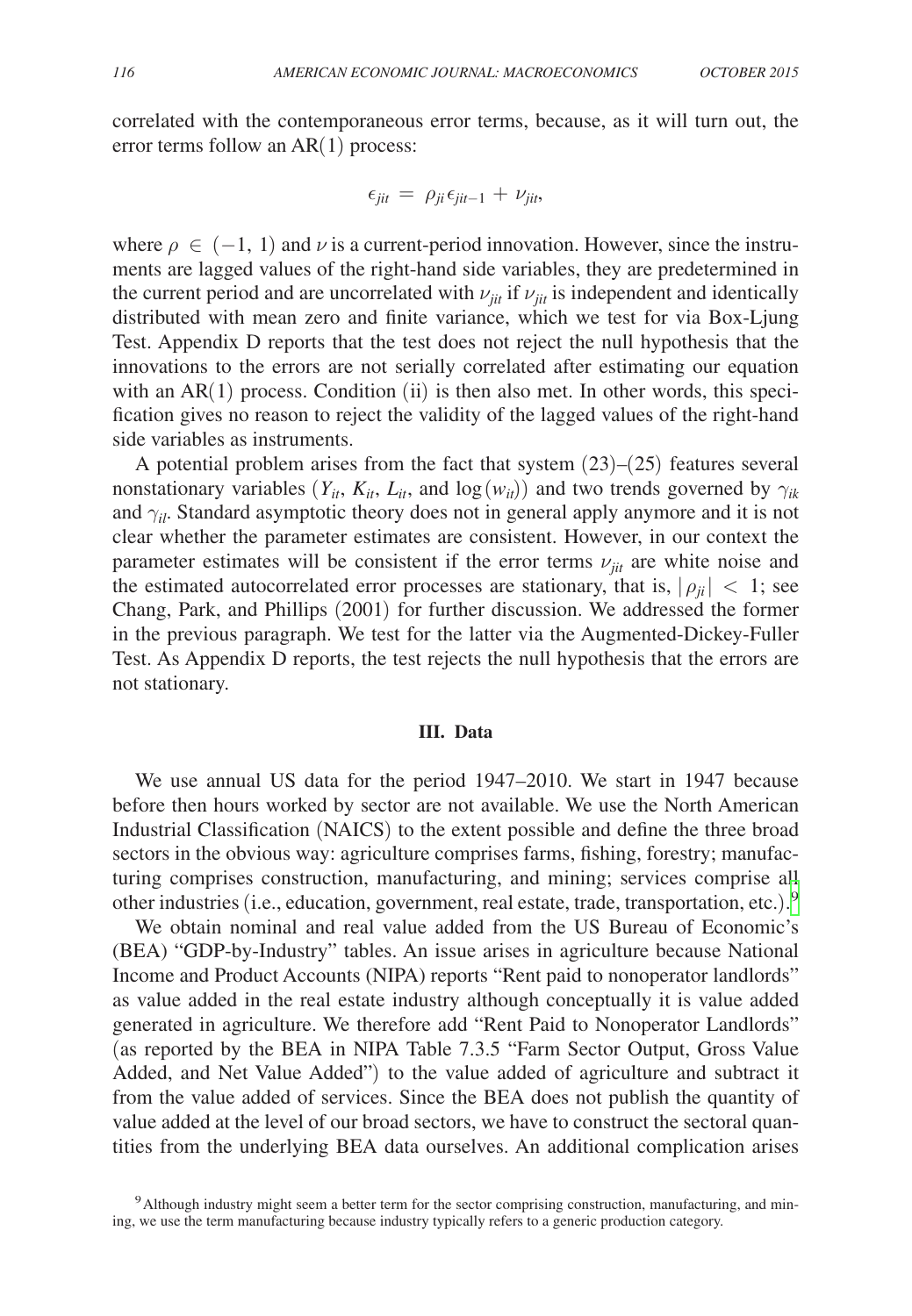when doing this because the reported real quantities are constructed according to the chain-weighted method, implying that they are not additive. We use the so-called cyclical expansion procedure to calculate real quantities of sectoral aggregates; see Appendix A for the details.

We calculate the capital stocks by sector from the BEA's "Fixed Asset" tables, which contain the year-end current costs and quantity indexes in 2005 prices of the net stock of fixed assets. The capital stocks during year *t* are the geometric averages of the year-end capital stocks in  $t - 1$  and  $t$ , again using the cyclical expansion procedure to aggregate real capital stocks to the sectoral level. Since the BEA does not include agricultural land in its fixed assets, we construct capital in agriculture by aggregating capital and land following the methodology of Jorgenson and Griliches (1967). The data for the quantity of agricultural land in acres are from "Land in Farms" and "Farm Real Estate Values" tables of the "US and State Farm Income and Wealth Statistics" tables from the US Department of Agriculture (USDA). To aggregate capital and land, we use the rental rates for their services. Note that this does not require them to be perfect substitutes, but requires that aggregate capital in agriculture  $K_a$  is separable from labor:  $Y_a = F_a(K_a, L_a)$ , where  $K_a = f(K_{1a}, K_{2a})$ , *f* is a production function with the standard regularity conditions (differentiability, constant returns, etc.), and  $K_{1a}$  and  $K_{2a}$  denote reproducible capital and land in agriculture. If  $K_{1a}$  and  $K_{2a}$  are paid their marginal products, which is implied by our maintained assumptions of perfect competition and cost minimization, then constant returns imply that  $K_a = R_1 K_{1a} + R_2 K_{2a}$ , where  $R_i$  are the corresponding rental rates. Appendix B contains a more detailed discussion of how we obtain aggregate capital in agriculture.

We calculate sectoral labor inputs as hours worked by persons engaged. The principal data sources are the BEA's "Income-and-Employment-by-Industry" tables, which contain information about hours worked by full-time and part-time employees by industry, full-time equivalent employees by industry, self-employed persons by industry, and persons engaged in production by industry. Unfortunately, the industry classification system changes in these tables: SIC72 applies to 1948– 1987, SIC87 to 1987–1997, and NAICS to 1998–2010. Fortunately, the "GDP-by-Industry Tables" report full-time and part-time employees by industry consistently according to NAICS throughout the whole period. We merge the two data sources using the GDP-by-Industry tables for full-time and part-time employees by industry and using the "Income-and-Employment-by-Industry" tables for all other statistics. Appendix C contains the details.

Lastly, we calculate the rental prices of the factors of production by sector according to

$$
r_{it} = \frac{\theta_{it} Y_{it}}{K_{it}}
$$

$$
w_{it} = \frac{(1 - \theta_{it}) Y_{it}}{L_{it}},
$$

where, as before,  $\theta_i$  denotes the share of capital income in sector *i*'s value added. Given that we have already described the construction of *Y*, *K*, and *L*, we only need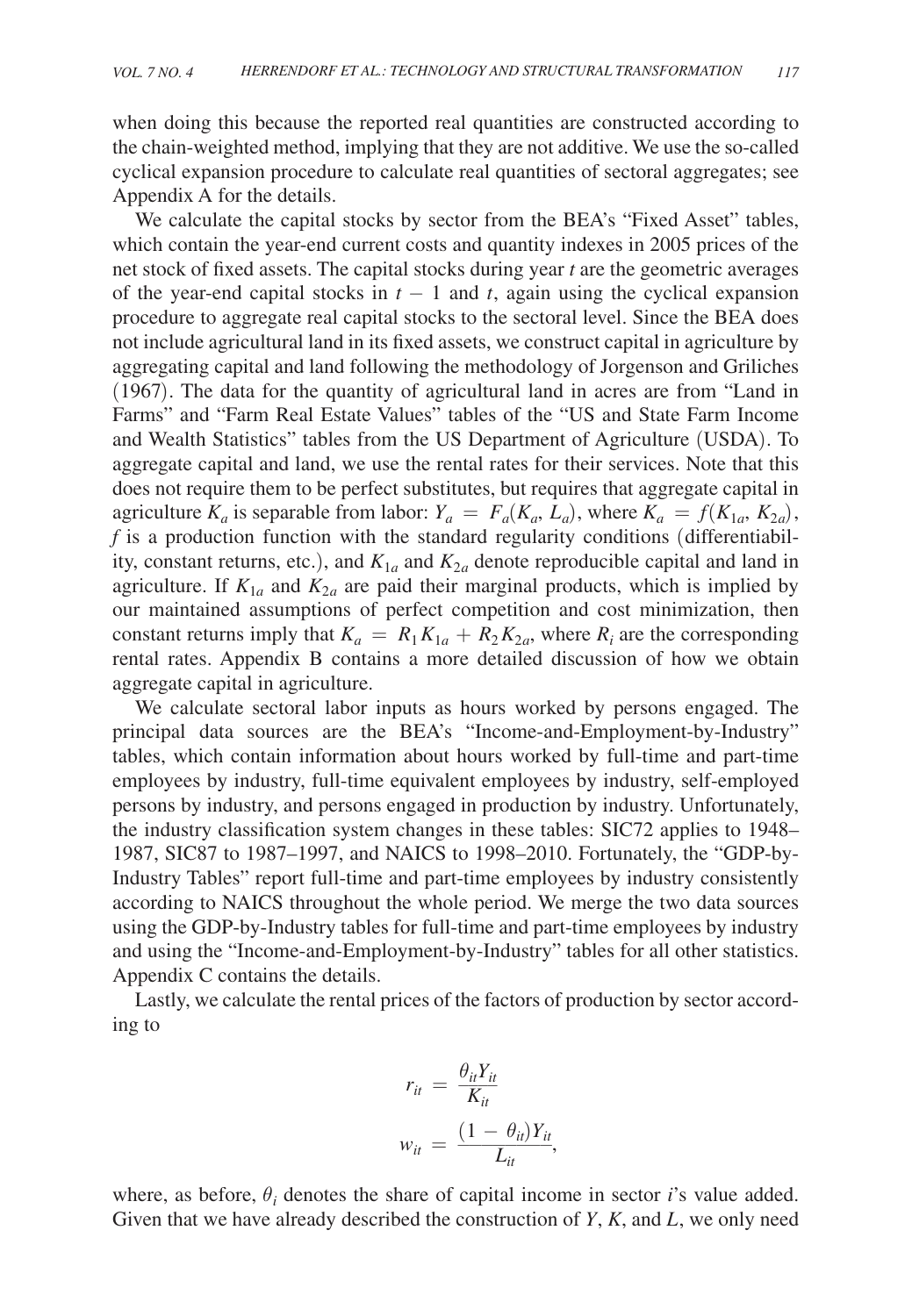|                | Aggregate  | Agriculture | Manufacturing | Services   |
|----------------|------------|-------------|---------------|------------|
| $\sigma$       | $0.84***$  | $1.58***$   | $0.80***$     | $0.75***$  |
|                | (0.041)    | (0.068)     | (0.015)       | (0.020)    |
| $\gamma_k$     | $-0.010$   | $0.023***$  | $-0.045***$   | $-0.002$   |
|                | (0.006)    | (0.003)     | (0.009)       | (0.004)    |
| $\gamma_l$     | $0.022***$ | $0.050***$  | $0.044***$    | $0.016***$ |
|                | (0.003)    | (0.004)     | (0.007)       | (0.002)    |
| $\bar{\theta}$ | 0.33       | 0.61        | 0.29          | 0.34       |

Table 1—Estimation Results

*Note:* Standard errors are in parentheses.<br>\*\*\* Significant at the 1 percent level.

to describe the calculation of the factor shares. We split value added reported in the BEA's "Components-of-Value-Added-by-Industry" tables in the standard way: "Compensation of Employees" is labor income; "Gross Operating Surplus minus Proprietors' Income" is capital income; proprietors' income is split into capital and labor income using the above shares. In the case of agriculture, we add "Rent Paid to Nonoperator Landlords" to "Gross Operating Surplus minus Proprietors' Income" since it is capital income. An issue arises because again the industry classification in these tables changes twice. We calculate the sectoral capital shares for each subperiod during which the classification remains unchanged and assume that the same share applies to the corresponding NAICS classifications as well. Since our three sectors are fairly broad, this is unlikely to affect our results in a quantitatively important way.

#### **IV. Estimation Results**

We are now ready to report the estimation results, which are summarized in Table 1. We find that capital and labor are most substitutable in agriculture and least substitutable in services. In agriculture, capital and labor are more substitutable than in the Cobb-Douglas case, which is consistent with the observation that a mechanization wave led to massive substitution of capital for labor in agriculture after World War II. In manufacturing and services, capital and labor are less substitutable than Cobb-Douglas. Our estimate of 0.80 for the elasticity of substitution in manufacturing is close to that Oberfield and Raval (2014) obtain from microdata for manufacturing plants. Aggregating the actions of individual plants, they find elasticities of 0.67 in 1970 and 0.75 in 2007 for the manufacturing sector. On the aggregate, we find that capital and labor are less substitutable than Cobb-Douglas, which is consistent with the previous results of Antràs (2004); Klump, McAdam, and Willman (2007); and León-Ledesma, McAdam, and Willman  $(2010).^{10}$  $(2010).^{10}$  $(2010).^{10}$ 

<span id="page-14-0"></span><sup>&</sup>lt;sup>10</sup> Appendix D contains further information. In particular, it shows that the fit is good. It also reports an Augmented-Dickey-Fuller Test, which tests for the stationarity of the autocorrelated error processes, and the multivariate Ljung-Box Adjusted Q-statistics, which test for autocorrelation in the residuals. The null hypothesis of no higher-order autocorrelation is not rejected. To conserve space we only report the test statistics for the second lag, but the results for higher order autocorrelation are similar.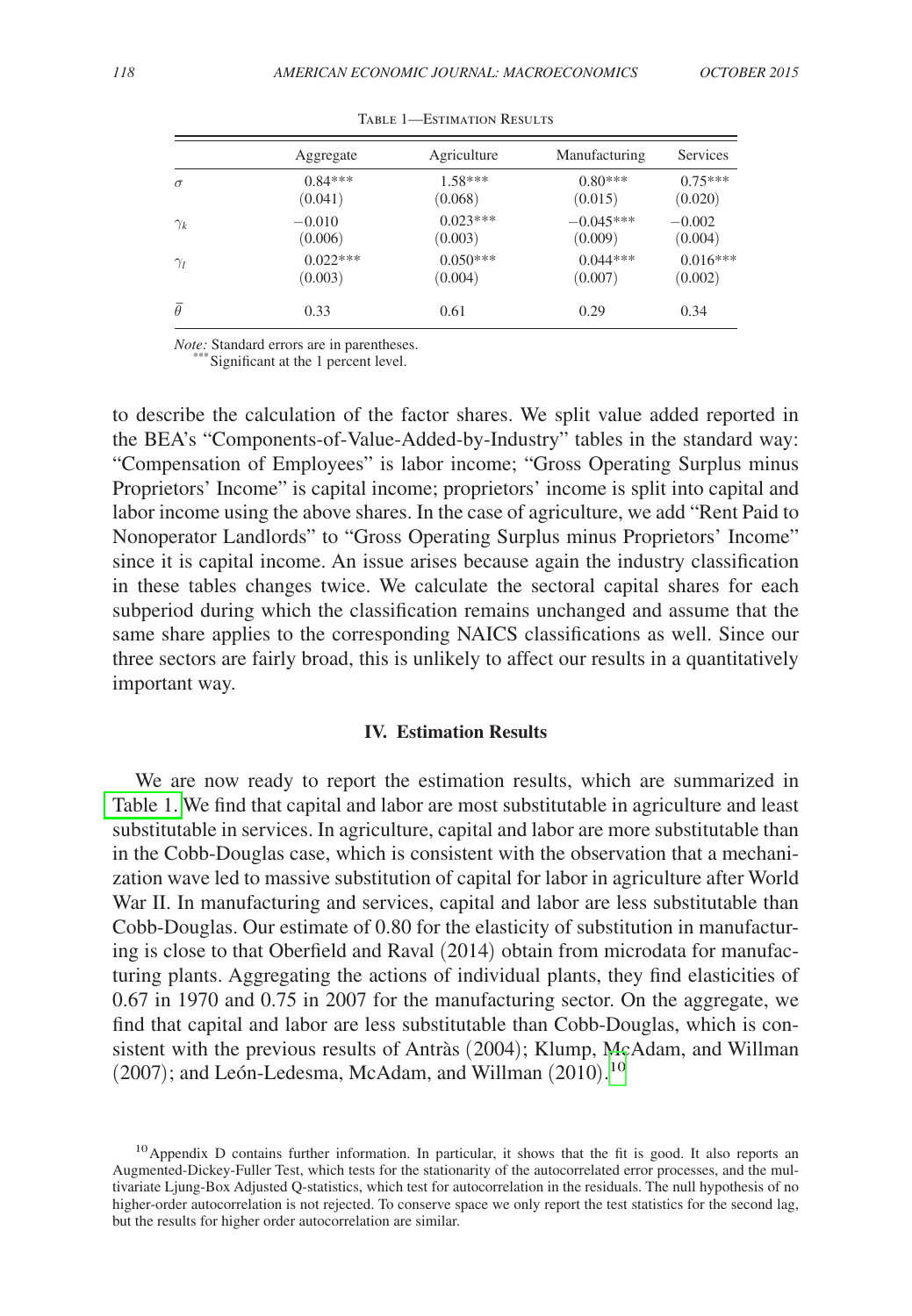Labor-augmenting technical progress is fastest in agriculture and slowest in services and the differences in technical progress are sizable: while the growth rates were 5.0 percent per year in agriculture and 4.4 percent in manufacturing, they were only 1.6 percent in services; these growth rates result in an average of 2.2 percent annual growth of aggregate labor-augmenting technical progress. The fact that technical progress is slowest in services while the share of value added produced in services is growing is sometimes referred to as Baumol "disease." Baumol (1967) was the first to point out that these two facts imply decreasing growth rates of real GDP. Moreover, if the current trends of structural transformation continue, then services will dominate the economy in the limit and aggregate labor-augmenting technical progress will fall to the low technical progress in services.

We find mixed results regarding capital-augmenting technical progress. At the aggregate it is negative but not significant.<sup>11</sup> At the sectoral level, capital-augmenting technical progress is significantly different from zero in agriculture and manufacturing and not significantly different from zero in services. Moreover, in agriculture capital-augmenting technical progress is positive and in manufacturing it is negative and the negative growth rate in manufacturing is relatively large. At first sight, negative technical progress in manufacturing is challenging to interpret. However, if one thinks of the decline of sizable parts of US manufacturing during the postwar period, then negative technical progress in manufacturing may just reflect that the BEA underestimated the depreciation of manufacturing capital. Since this issue is not central to our study, we leave further investigation of it for future research.

t central to our study, we leave further investigation of it for future research.<br>The last row of Table 1 reports  $\bar{\theta}$ , that is, the average capital share in the postwar period. We can see that the aggregate capital share comes out as the standard value of 1/3. The sectoral capital shares differ from the aggregate capital share: while the agricultural capital share is considerably larger than the aggregate capital share, the capital shares in manufacturing and services are fairly close to the aggregate capital share. The capital share in agriculture is much larger than the other two capital shares because agriculture is intensive in both physical capital and land, which have income shares in agricultural value added equal to 0.54 and 0.07, respectively. The capital share in services is larger than in manufacturing because owner-occupied housing is part of services and is very capital intensive.

#### **V. Sectoral Technology and Structural Transformation**

#### A. *CES versus Cobb-Douglas Production Functions*

In this section, we evaluate the implications of the different features of sectoral production functions for structural transformation. To this end, we compare the unrestricted CES production functions that we have estimated above with two Cobb-Douglas production functions which we estimate now. They result when we impose that  $\sigma_i = 1$  and that the exponents on capital equal the arithmetic average of the sector-specific capital shares,  $\alpha_i = \tilde{\theta}_i$ , or the arithmetic averages of the

<span id="page-15-0"></span><sup>&</sup>lt;sup>11</sup> Antràs (2004) studies the aggregate US production function during the period 1948–1998 and also finds that capital-augmenting technical progress was negative.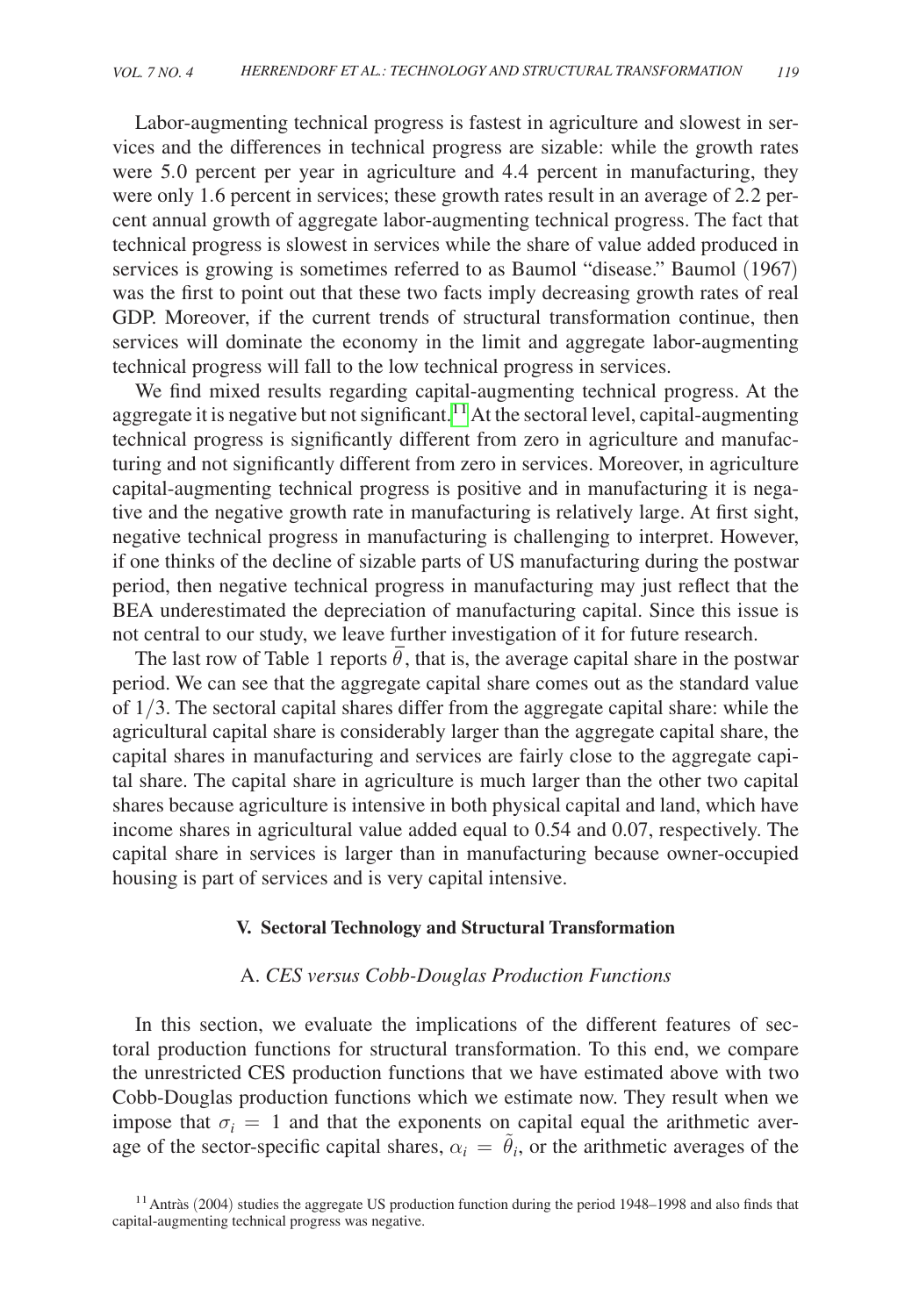*\_\_\_\_\_* σ*<sup>i</sup>*

aggregate capital shares,  $\alpha_i = \tilde{\theta}$ <sup>12</sup> It is convenient to rewrite (20) in the three cases as follows:

(26) 
$$
F_i(K_{it}, L_{it}) = \left[\bar{\theta}_i(A_{ikt}K_{it})^{\frac{\sigma_i-1}{\sigma_i}} + (\overline{1-\theta_i})(A_{it}L_{it})^{\frac{\sigma_i-1}{\sigma_i}}\right]^{\frac{\sigma_i-1}{\sigma_i-1}}
$$

(27) 
$$
F_i(K_{it}, L_{it}) = (A_{ikt}K_{it})^{\alpha_i}(A_{ilt}L_{it})^{1-\alpha_i}
$$

(28) 
$$
F_i(K_{it}, L_{it}) = (A_{ikt}K_{it})^{\alpha} (A_{ilt}L_{it})^{1-\alpha},
$$

where  $A_{ikt}$  and  $A_{ilt}$  are defined as:

(29) 
$$
A_{ikt} \equiv \exp\left(\gamma_{ik}\left[t-\bar{t}\right]\right) \frac{\overline{Y}_i}{\overline{K}_i}
$$
 and  $A_{ilt} \equiv \exp\left(\gamma_{il}\left[t-\bar{t}\right]\right) \frac{\overline{Y}_i}{\overline{L}_i}$  if  $F_i$  is CES

(30) 
$$
A_{ikt} = \exp(\gamma_i [t - \bar{t}]) \frac{\overline{Y}_i}{\overline{K}_i}
$$
 and  $A_{ilt} = \exp(\gamma_i [t - \bar{t}]) \frac{\overline{Y}_i}{\overline{L}_i}$  if  $F_i$  is Cobb-Douglas.

The reason for the difference between the two rows is that in the Cobb-Douglas case it is not possible to identify  $\gamma_{ik}$  and  $\gamma_{il}$  separately so that we are left with just the growth factors of TFP  $\gamma_i$ . In contrast, for the CES production function,  $\gamma_i$  cannot be obtained because the rates of capital-augmenting and labor-augmenting technical progress cannot be translated into an observationally-equivalent rate of TFP growth.

We calculate the values of  $A_{ijt}$  according to the expressions in (29) and (30). We We calculate the values of  $A_{ijt}$  according to the expressions in (29) and (30). We obtain the geometric averages  $\overline{Y}_i$ ,  $\overline{K}_i$ , and  $\overline{L}_i$  directly from the data. While we use the values from Table 1 for  $\gamma_{ik}$  and  $\gamma_{il}$  in the CES case, we estimate  $\gamma_i$  from the output equations (23) for the special case of the Cobb-Douglas production function jointly for the three sectors given the values of the exponents and again assuming  $AR(1)$ error terms. [Table 2](#page-17-0) reports the resulting average annual growth rates of TFP. They are somewhat larger than what other studies like Jorgenson, Gollop, and Fraumeni (1987) tend to find. The most likely reason for this is that we have not taken into account improvements in the quality of sectoral labor (e.g., through increases in years of schooling), which therefore show up as technical progress in our estimation.

To obtain the exponents of the Cobb-Douglas production function, we use that under our maintained assumptions of perfect competition in factor and product markets and cost minimization, the exponent on capital equals the capital share. This is the case in each period and for the arithmetic average. We calibrate the exponents on capital by setting them equal to the observed arithmetic average of the sectoral capital share or the observed arithmetic average of the aggregate capital shares.

<span id="page-16-0"></span> $12$ In case of the Cobb-Douglas function we use arithmetic instead of geometric averages because we want the capital and labor shares to add up to one so that the Cobb-Douglas production function has constant returns to scale. Geometric averages of the capital and labor shares do not add up to one in general.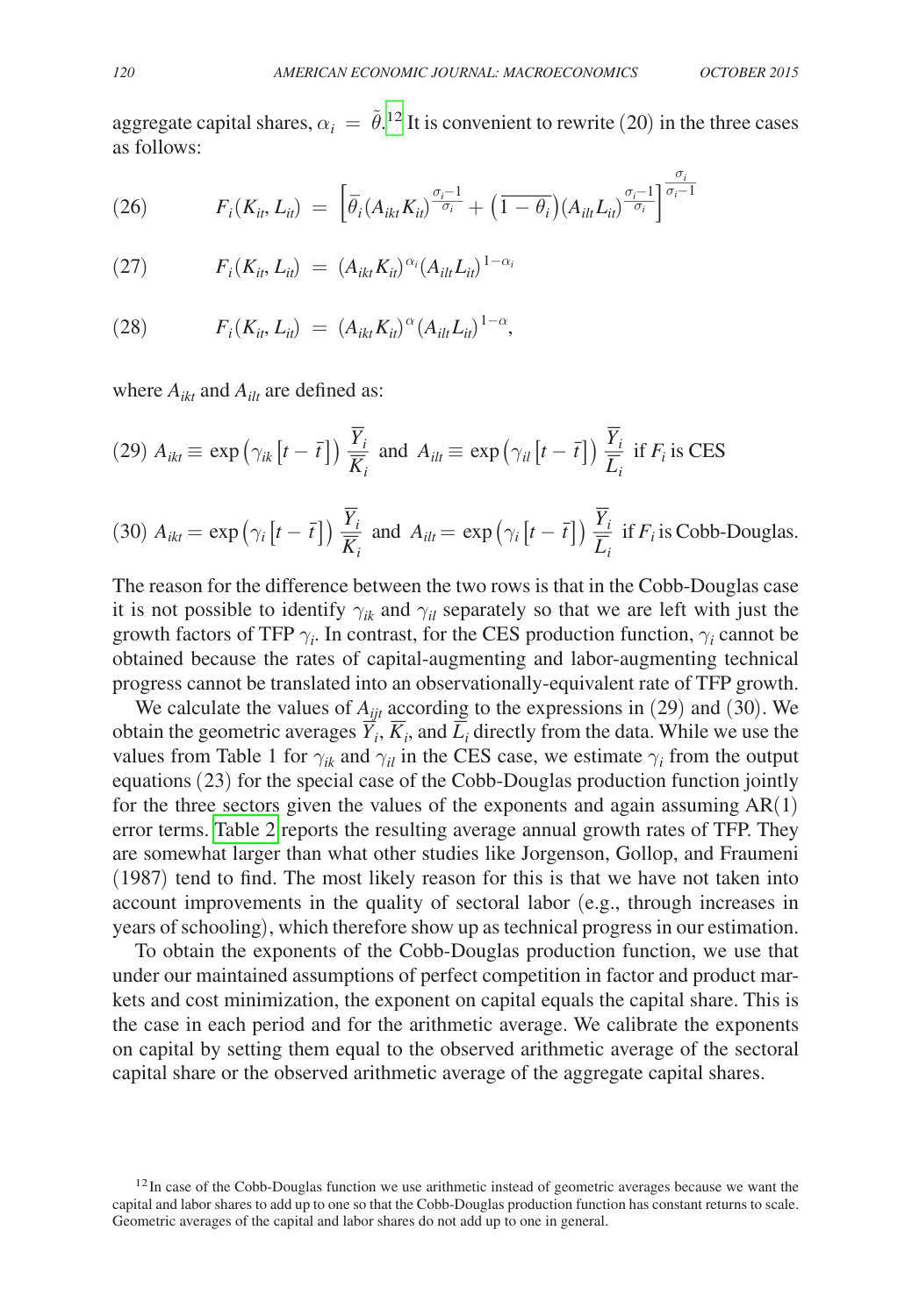<span id="page-17-0"></span>

|                    | Aggregate | Agriculture | Manufacturing | Services |
|--------------------|-----------|-------------|---------------|----------|
| CD with $\alpha_i$ |           | 3.3         |               |          |
| CD with $\alpha$   |           | 3.9         | 1.4           | 1.0      |

Table 2—Average Annual Growth Rates of TFP (*in percent*)

### B. *Sectoral Labor Allocations*

We now turn to the sectoral labor allocations that result from the optimal choices of stand-in firms which are endowed with the production functions (26)–(28). Solving the first-order conditions to the firm problem for sectoral labor, we obtain for the different functional forms:

 $\sigma$ .

(31) 
$$
L_{it} = \left(\bar{\theta}_i \left(\frac{\bar{\theta}_i}{1-\theta_i} \frac{A_{ikt} w_{it}}{A_{ilt} r_{it}}\right)^{1-\sigma_i} + \left(\overline{1-\theta_i}\right)\right)^{-\frac{\sigma_i}{1-\sigma_i}} \frac{Y_{it}}{A_{ilt}}
$$

(32) 
$$
L_{it} = \left(\frac{\alpha_i}{1 - \alpha_i} \frac{A_{ikt} w_{it}}{A_{ilt} r_{it}}\right)^{-\alpha_i} \frac{Y_{it}}{A_{ilt}}
$$

(33) 
$$
L_{it} = \left(\frac{\alpha}{1-\alpha} \frac{A_{ikt} w_{it}}{A_{ilt} r_{it}}\right)^{-\alpha} \frac{Y_{it}}{A_{it}}.
$$

Note that to derive these expressions we did not impose that the marginal product of labor be equalized across sectors. While that is a common assumption in multisector models, it may not hold in the data and, in any case, it is not required for studying the labor allocations that are implied by the different production functions. In Section VIA, we will discuss further how our results relate to multisector models that assume that marginal products are equalized across sectors.

It is worth taking a moment to build intuition for how the different features of technology affect the allocation of labor across the three broad sectors. The term  $Y_{ii}/A_{ii}$ is common to the right-hand sides because more labor-augmenting technical progress implies that less labor is needed to produce the given quantity  $Y_{it}$  of sectoral value added. The other right-hand side terms differ among the different functional forms. It is easiest to start with the Cobb-Douglas cases. The term  $[\alpha_i/(1 - \alpha_i)]^{-\alpha_i}$  has a local maximum at  $\alpha_i = 0.22$ , and so it is decreasing for  $\alpha_i \in (0.22, 1)$ , which includes the standard value  $1/3$ . This captures that for empirically relevant values of the capital share, a sector with a larger capital share receives less labor than a sector with a smaller capital share. The term  $[(A_{ikt}w_{it})/(A_{ilt}r_{it})]^{-\alpha}$  captures that an increase in the relative rental price of capital to labor (where both rental rates are expressed relative to the relevant  $A$ ) leads to a decrease in the sectoral capital-labor ratio and an increase in sectoral labor. These effects are larger when the sectoral capital share is larger.

To see how these features of technology may matter for structural transformation, recall the intuition developed earlier in the introduction. Acemoglu and Guerrieri (2008) showed that sectoral differences in the capital share could drive structural transformation. To see how, consider two sectors that have production functions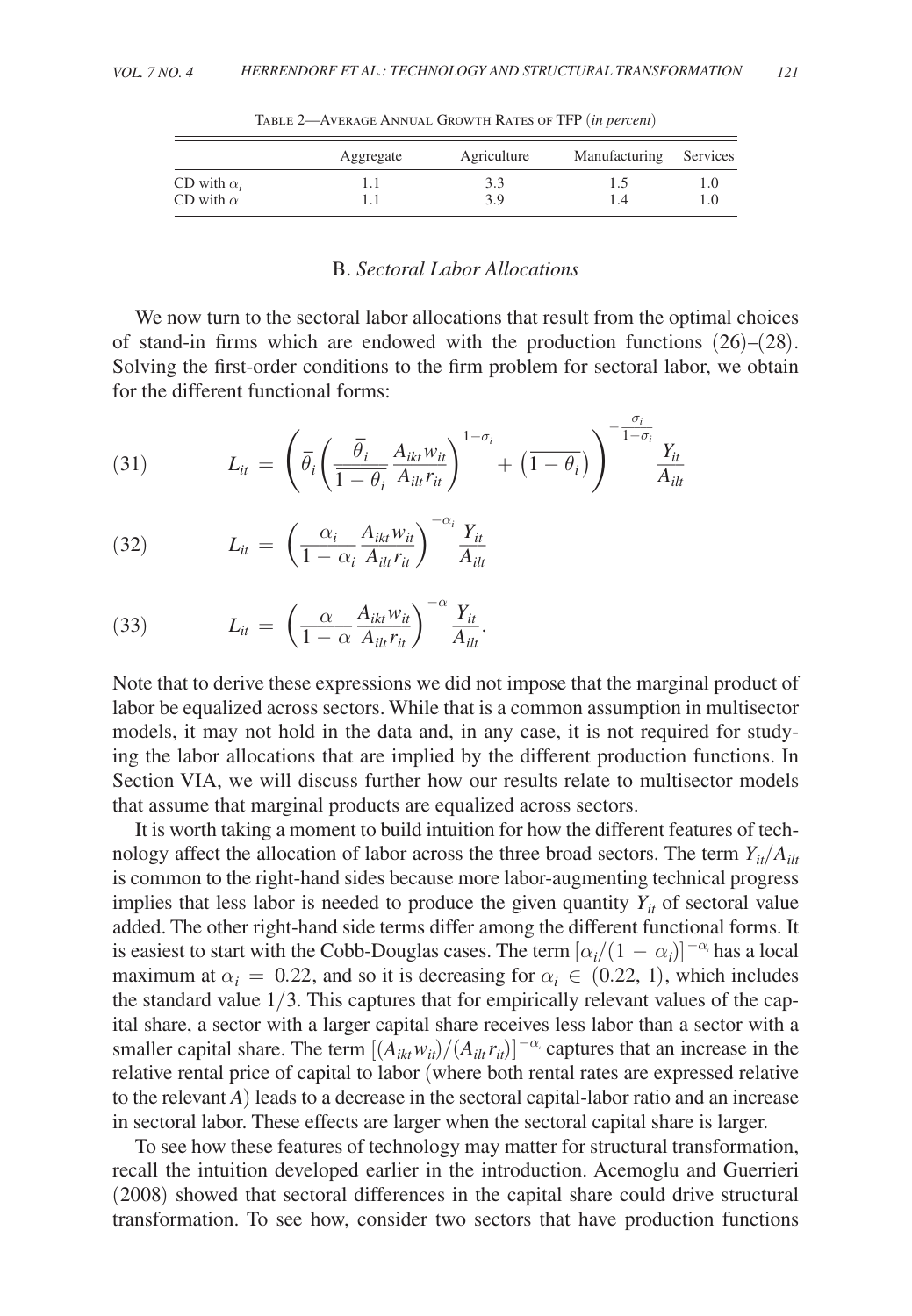which differ only in their capital share. When technical progress occurs at equal rates in both sectors, GDP per capita increases, "capital deepening" occurs, and the relative price of value-added output in the sector with the higher capital share decreases. This prompts a reallocation of resources toward the sector with a falling relative price of output under standard preferences.

Turning now to the case of the CES production functions, we have an additional substitution effect: if the elasticity of substitution is larger than one, a higher rental rate of capital relative to labor leads to a larger reduction of the capital-labor ratio than in the Cobb-Douglas case; if the elasticity of substitution is smaller than one, a higher rental rate of capital relative to labor leads to a smaller reduction of the capital-labor ratio than in the Cobb-Douglas case. If we consider two sectors that differ only with respect to their capital-labor substitutability, then we observe the force described by Alvarez-Cuadrado, Long, and Poschke (2014), notably, as technical progress occurs at equal rates in both sectors and GDP per capita increases, the relative price of value added in the sector with low capital-labor substitutability falls. Given standard preferences, this again leads to the reallocation of resources towards this sector.

[Figure 2](#page-19-0) plots the labor allocations that are implied by equations  $(31)$ – $(33)$  when we plug in the estimated parameter values for  $\sigma_i$ ,  $\theta_i$ ,  $A_{ikt}$ , and  $A_{ilt}$  and the data values of the exogenous variables of  $Y_{it}$ ,  $r_{it}$ , and  $w_{it}$ . Note that we have divided the hours series from the data and from the model by the hours worked in the data in 1948. This implies that in each sector hours worked in the data in 1948 are equal to one, but hours implied by the model in 1948 are equal to one only if the model gets the level in 1948 right.

All three functional forms do a reasonable job at capturing the secular changes in sectoral hours worked. The main differences between them are that the CES form does marginally better at mimicking the short-run fluctuations in the service sector, whereas the Cobb-Douglas production function with unequal shares does somewhat better in mimicking the labor allocations in agriculture and manufacturing.<sup>[13](#page-18-0)</sup> The Cobb-Douglas production function with equal shares performs similarly to the one with unequal shares in the service and manufacturing sector. Moreover, it does a reasonable job at capturing the secular change in agriculture, but overpredicts the level of employment in agriculture. The root-mean-square percentage deviations in [Table 6](#page-29-0) in Appendix D confirm these observations.

The reason for the differences in the performance of the two Cobb-Douglas production functions in agriculture is that the one with equal shares misses that agriculture has a much smaller labor share than the aggregate, and so it systematically allocates too much labor to agriculture. Nonetheless, even the Cobb-Douglas production function with equal shares captures the main changes in hours worked.<sup>14</sup> The reason why the CES production function does not outperform the other production

<span id="page-18-0"></span><sup>&</sup>lt;sup>13</sup>To avoid confusion, we should emphasize that there is nothing strange about the finding that a Cobb-Douglas production function outperforms CES production function regarding sectoral employment. The reason for this is that when we estimated the production function, we did not target the labor allocations.

<span id="page-18-1"></span> $14$ In a different context, Herrendorf and Valentinyi (2012) obtained a similar finding: conducting a development accounting exercise at the sectoral level, they found that Cobb-Douglas production functions with equal capital shares imply similar gaps of sectoral TFP compared to the United States as Cobb-Douglas production functions with sector-specific capital shares.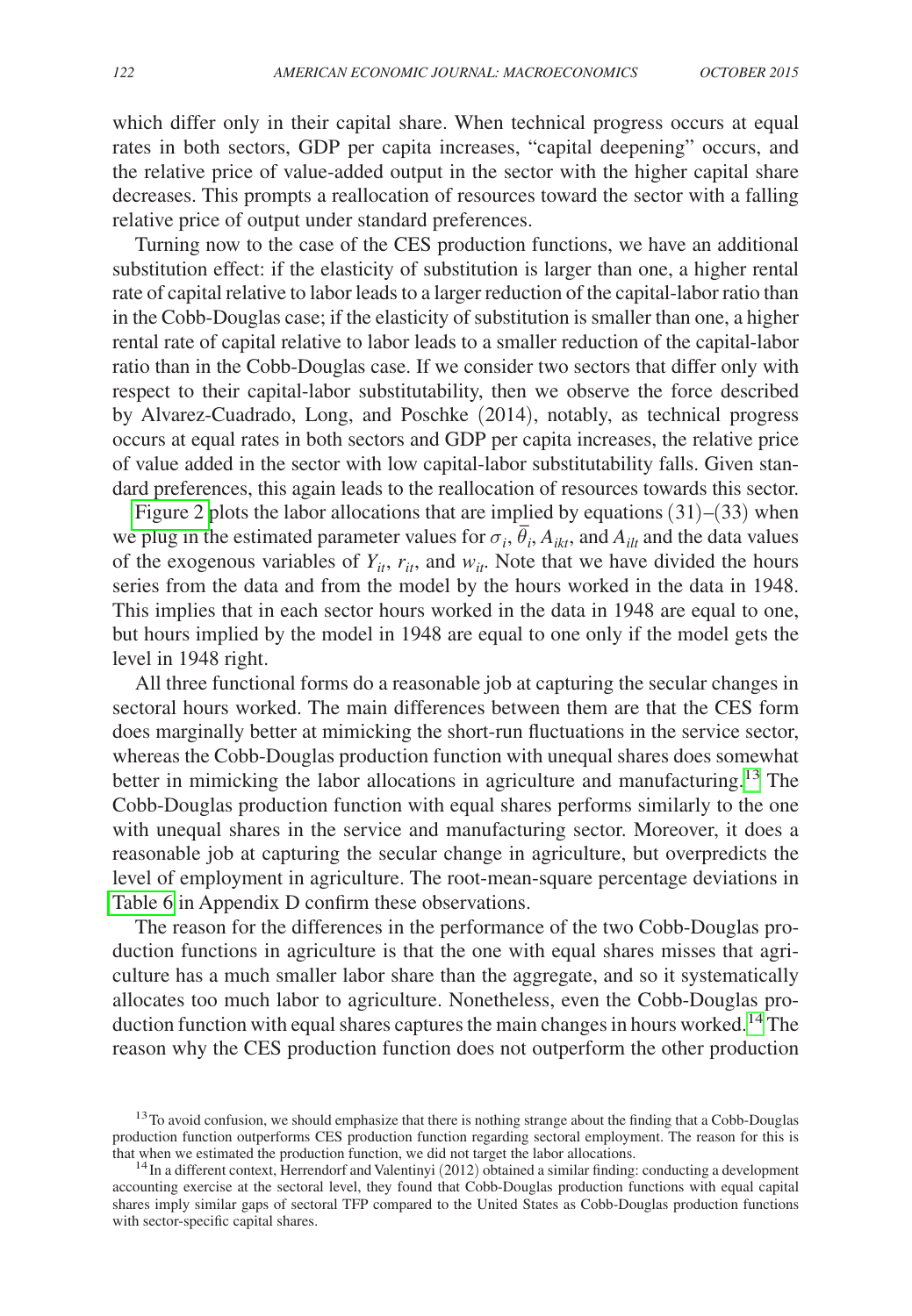<span id="page-19-0"></span>

Panel B. Cobb-Douglas with different capital shares



Panel C. Cobb-Douglas with same capital shares



Figure 2. Hours Worked (*Data* = *1 in 1948*)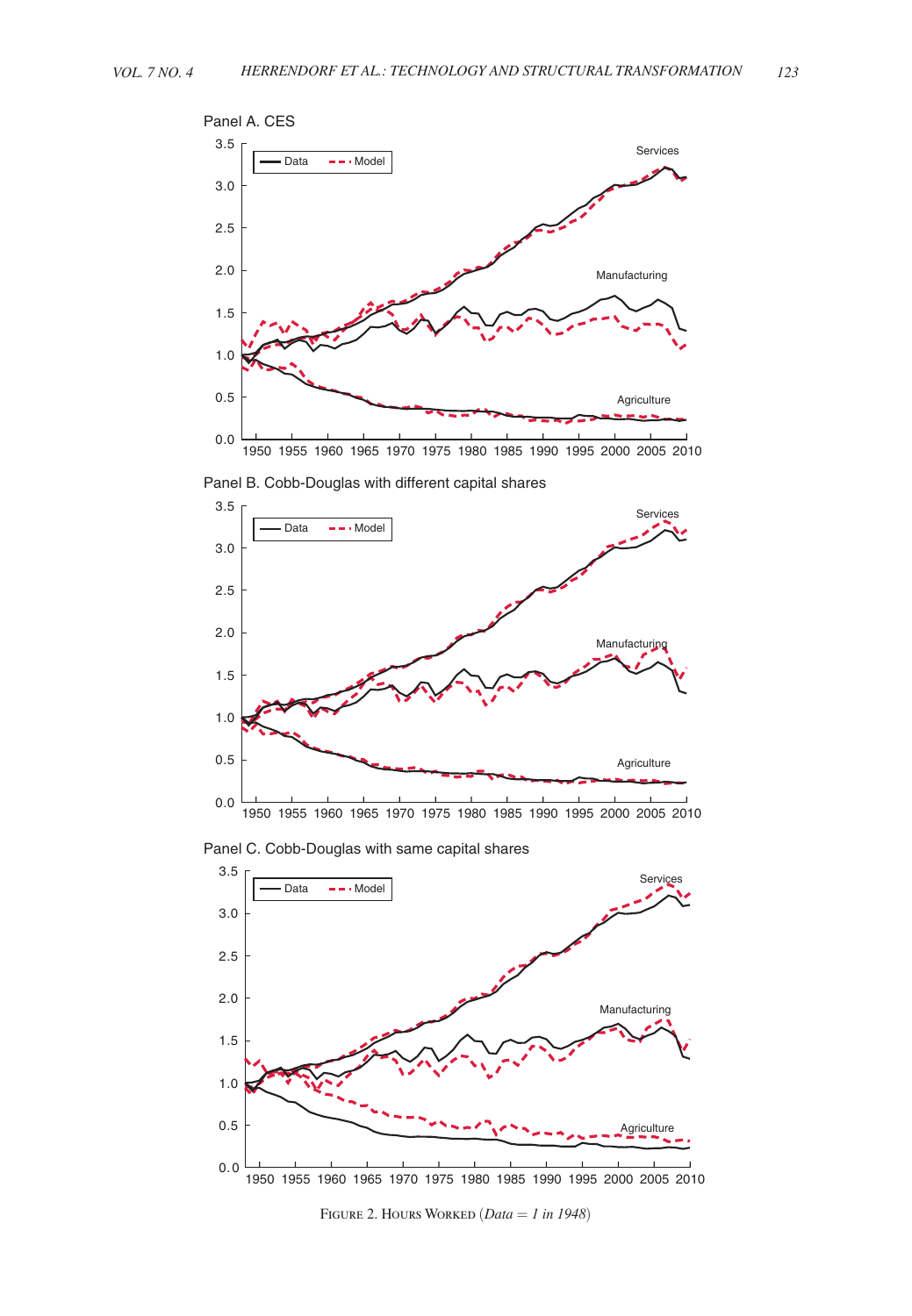functions in agriculture is that it has both by far the largest capital share and the largest elasticity of substitution. Hence, the effects on structural transformation of the large capital share and the large elasticities in agriculture work in opposite directions and largely cancel each other, leaving the effects of uneven labor-augmenting technical progress as the dominating force. All three production functions capture that force.

## C. *Relative Prices*

We continue by assessing how well we can match relative prices of sectoral value added with the three production functions. Relative prices are of interest in the context of structural transformation because they influence not just the sectoral composition of value added, but also that of employment. To be concrete, if preferences were homothetic, then the observed decrease in the relative price of agriculture to manufacturing during the postwar period would have led to an increase in the share of agricultural value added in total consumption. The fact that share decreased in the data suggests that preferences are not homothetic and that the income elasticity of agricultural consumption is smaller than one. Herrendorf, Rogerson, and Valentinyi (2013) assessed in detail the preferences aspect of structural transformation, in particular the importance of the effects of changes in relative prices and income on the composition of household consumption. The goal of this subsection is to assess how well each of the three functional forms does in terms of the implied prices of agriculture and services relative to manufacturing compared to those in the data. We proceed under the maintained assumption that the sectoral stand-in firm behaves competitively and minimizes its costs subject to a production constraint.

The first-order conditions to the firm problem (13) imply that the real wage  $w_{it}$ expressed in units of sector *i*'s value added equals the marginal product of labor. Hence, the price of sector *i*'s value added relative to manufacturing is given by:

(34) 
$$
\frac{P_{it}}{P_{mt}} = \frac{W_{it}}{W_{mt}} \frac{MPL_{mt}}{MPL_{it}}.
$$

We observe the nominal wages  $W_{it}$  and  $W_{mt}$  in the data. The model implies the values of the marginal products *MPLit* and *MPLmt* as functions of the observed factor prices. Given these, it is straightforward to calculate the implied relative prices from equation (34).

[Figure 3](#page-21-0) reports the implied relative prices for the three functional forms. In plotting the figure, we have chosen 1948 as the base year, and so by construction the relative prices equal one in the data as well as in the model. We can see that a similar conclusion as for the labor allocation emerges: all three functional forms do reasonably well with respect to changes in the relative prices. In particular, there is little difference among the implied prices of agricultural value added relative to manufacturing value added. The root-mean-square percentage deviations reported in Table 6 of Appendix D confirm this impression. Interestingly, they are largest for the CES and smallest for the Cobb-Douglas production function with equal capital shares. A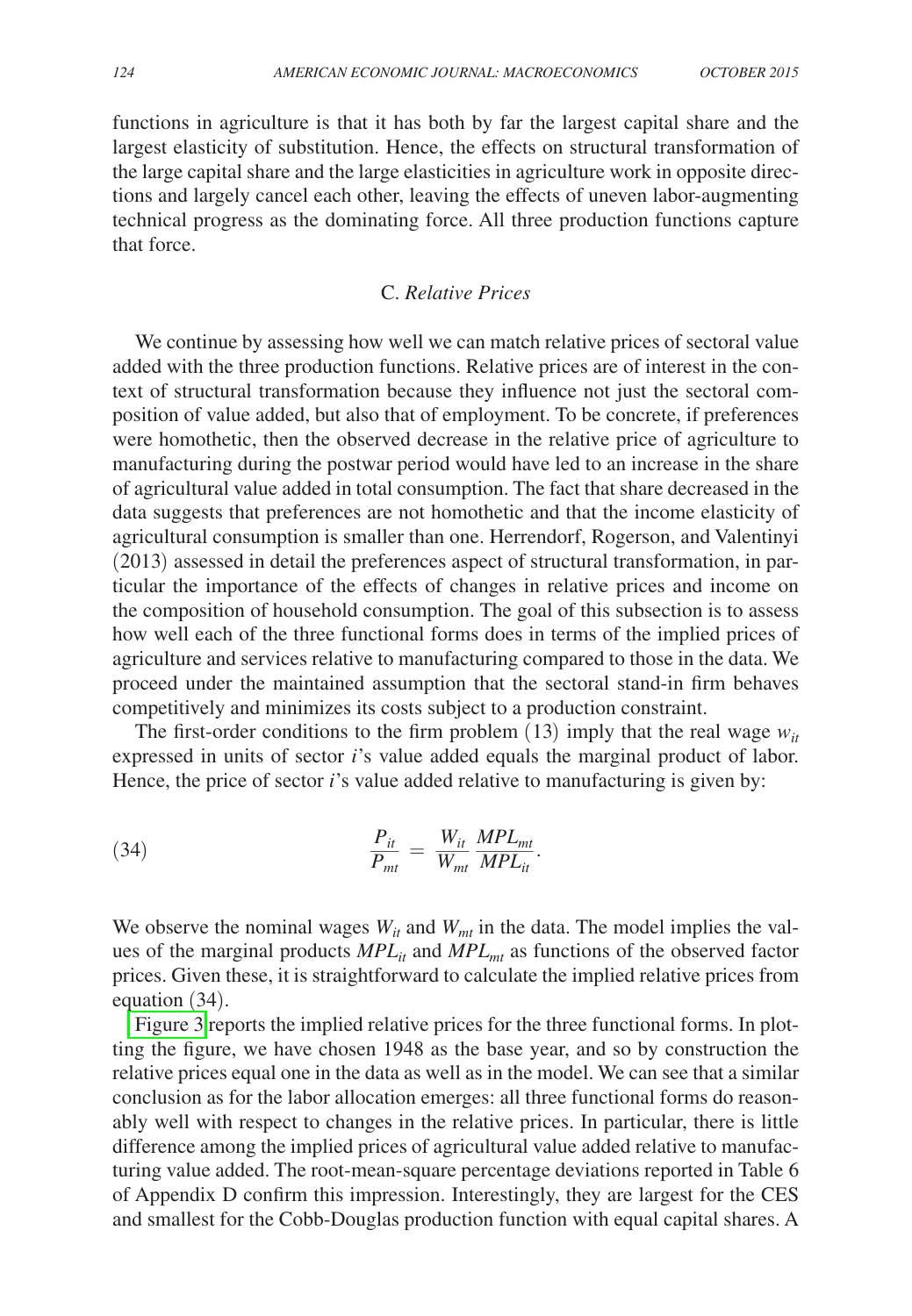<span id="page-21-0"></span>

Panel B. Cobb-Douglas with different capital shares



Panel C. Cobb-Douglas with same capital shares



Figure 3. Sectoral Prices Relative to Manufacturing (*Data and model* = *1 in 1948*)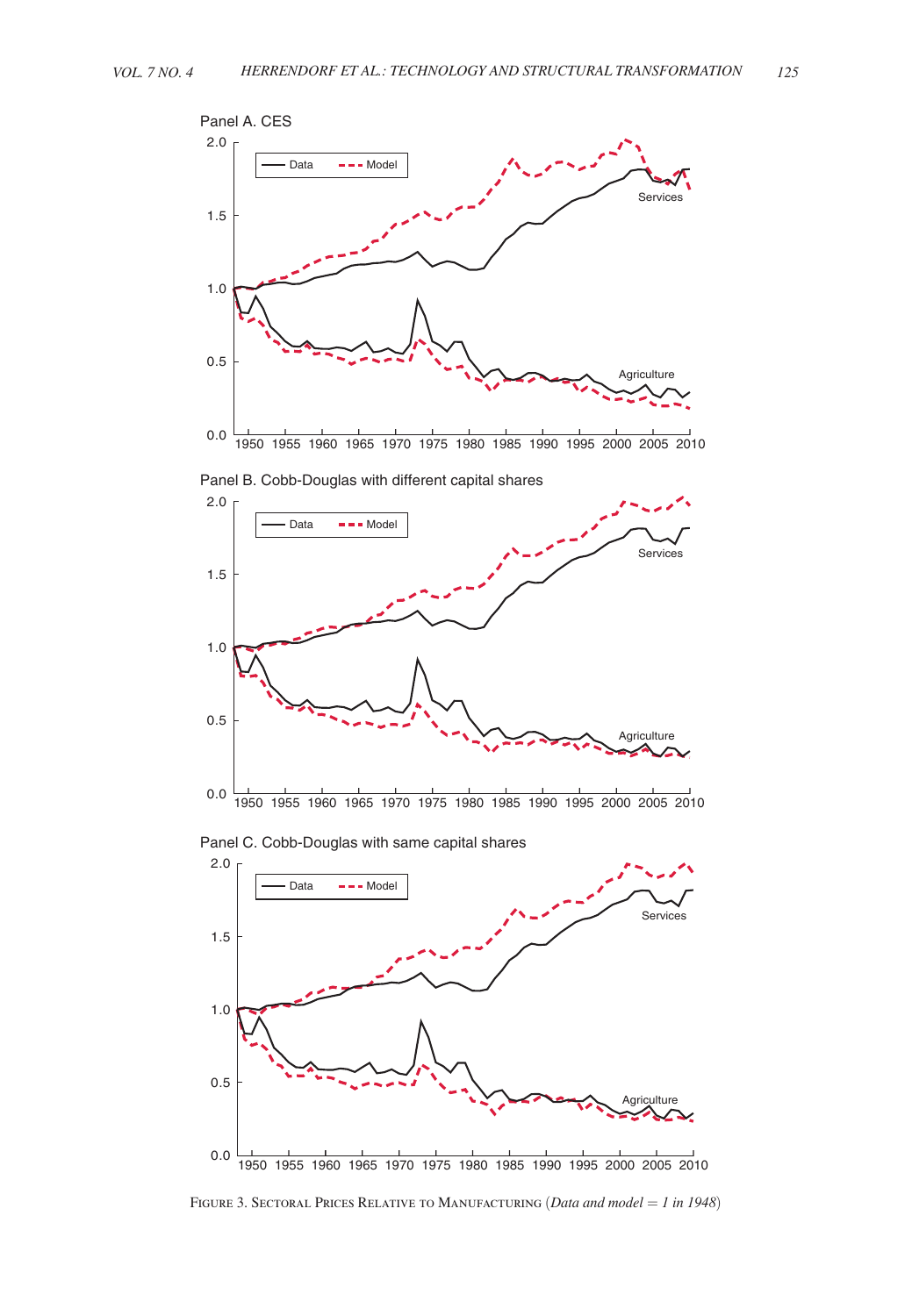similar picture emerges for the implied relative prices of service value added relative to manufacturing value added, except that now all functional forms overpredict the relative price of services after 1970. The root-mean-square percentage deviations reported in Table 6 of Appendix D show that again the CES does slightly worse than the two Cobb-Douglas production functions, which are now very close. Moreover, the Cobb-Douglas with unequal capital shares slightly outperforms the one with equal capital shares.<sup>[15](#page-22-0)</sup>

These findings confirm our conclusion that a Cobb-Douglas production function with equal capital shares captures the main technological forces behind structural transformation in the postwar US economy.

#### **VI. Implications for Building Multisector Models**

#### A. *Equalizing Marginal Value Products*

Many builders of multisector models assume that the marginal value products of each primary factor of production are equalized across sectors. A set of assumptions that implies this in multisector models is: competitive firms rent each factor of production in a common factor market at a common nominal rental rate; and each factor of production can be moved across sectors without frictions or costs. Unfortunately, it turns out that in the United States the nominal rental rates are not equalized across sectors. [Figure 4](#page-23-0) shows that the marginal value product of labor is somewhat higher in manufacturing than in services, and is much lower in agriculture than in the other two sectors. Given this evidence, our estimation strategy of system  $(23)$ – $(25)$  has been to use the *observed* nominal rental rates and prices of sectoral value added instead of imposing that nominal rental rates are equalized across sectors.

The previous paragraph raises the question: in which way our estimated sectoral production functions may be used for building multisector models that equalize marginal value products across sectors. In order to incorporate our estimated production functions in such models, one needs to add a reason for the difference in the marginal value products across sectors. In the case of labor, the most obvious reason is that there are differences in sectoral human capital as in Jorgenson, Gollop, and Fraumeni (1987) or Herrendorf and Schoellman (2015). The latter paper, for example, found that average sectoral human capital is lower in agriculture than in the rest of the US economy, and that the difference accounts for almost all of the difference in nominal wages. This implies that per efficiency unit of labor the average nominal wages were roughly equal in agriculture and the rest of the US economy during the last thirty years. In the case of capital, the reasons for the difference in the marginal value products across sectors include unmeasured quality differences in the measured stock of sectoral capital and unmeasured parts of the stock of capital; see Jorgenson, Gollop, and Fraumeni (1987) and McGrattan and Prescott (2005) for further discussion.

<span id="page-22-0"></span><sup>&</sup>lt;sup>15</sup>Note that there is nothing strange about the finding that a Cobb-Douglas production function outperforms the CES production function also regarding relative prices. The reason again is that we did not target the relative prices either.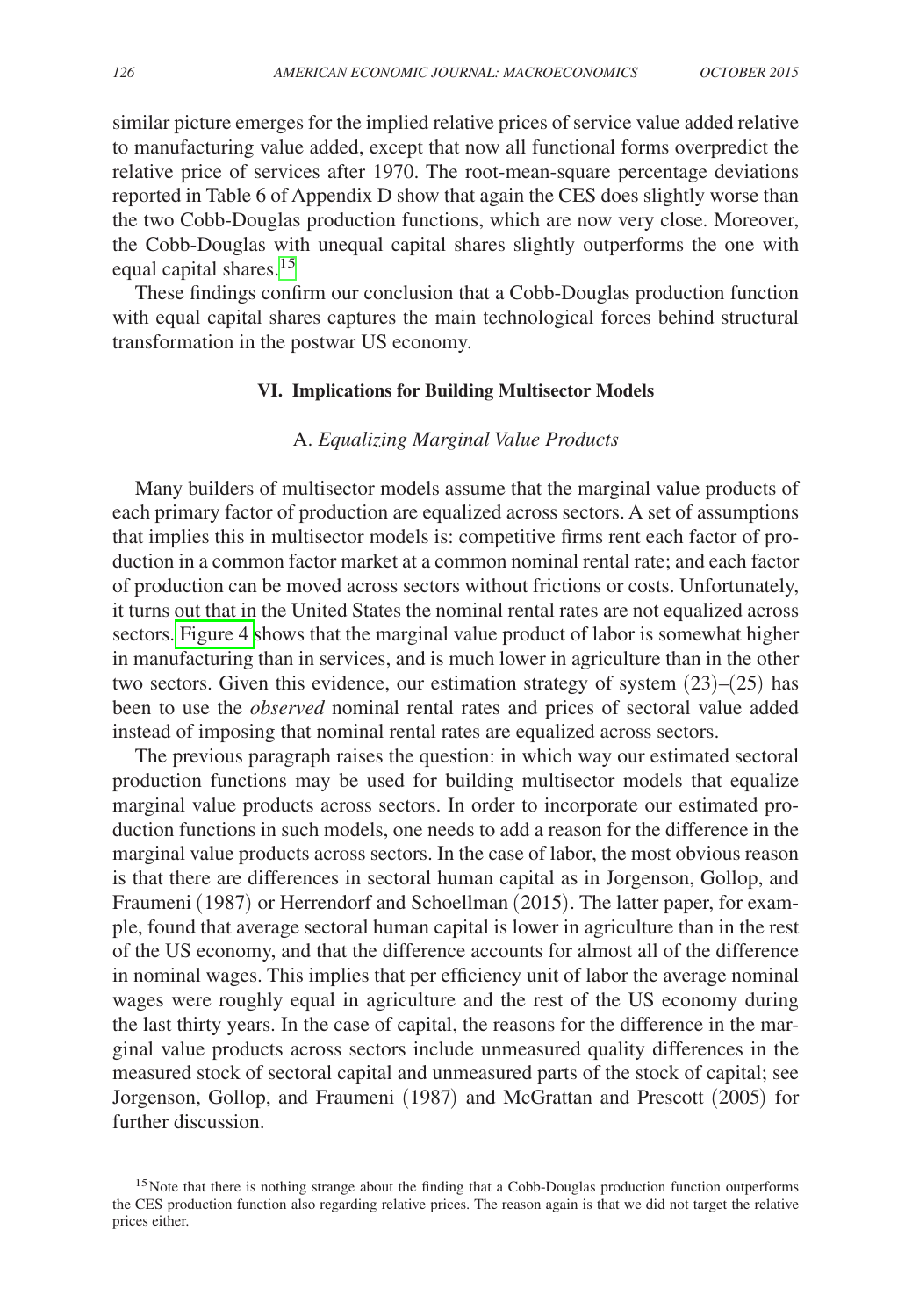<span id="page-23-0"></span>

#### B. *Value-Added versus Final-Expenditure Production Functions*

So far, we have focused on value-added production functions. While this is a natural starting point when one studies the forces behind structural transformation on the technology side, Herrendorf, Rogerson, and Valentinyi (2013) pointed out that one can also interpret the sectoral outputs as final goods that are consumed or invested. In this subsection we discuss the implications of our results for models of structural transformation that interpret sectoral outputs as final goods, instead of as value added.

Before we delve into the details, an example may be helpful. Consider a household that derives utility from the three consumption categories: agriculture, manufacturing, and services. Herrendorf, Rogerson, and Valentinyi (2013) pointed out that one can take two different perspectives on what these categories are: the value-added perspective and the final-goods perspective. The value-added perspective breaks the household's consumption into the value-added components from the three sectors and assigns each value-added component to a sector. For example, if the household consumes a cotton shirt, then the value added of producing raw cotton goes to agriculture, the value added of processing to manufacturing, and the value added of distribution to services. This means that the consumption categories in the utility function of the household are the value added that is produced in the three sectors of agriculture, manufacturing, and services. In contrast, the final-goods perspective assigns each consumption good to one of the three consumption categories. The cotton shirt, for example, would typically be assigned to manufacturing. This means that the consumption categories in the utility function of the household become final-goods categories. This changes the meaning of the three sectors, as the manufacturing sector now produces the entire cotton shirt, implying that it combines the value added from the different industries that is required to produce the cotton shirt.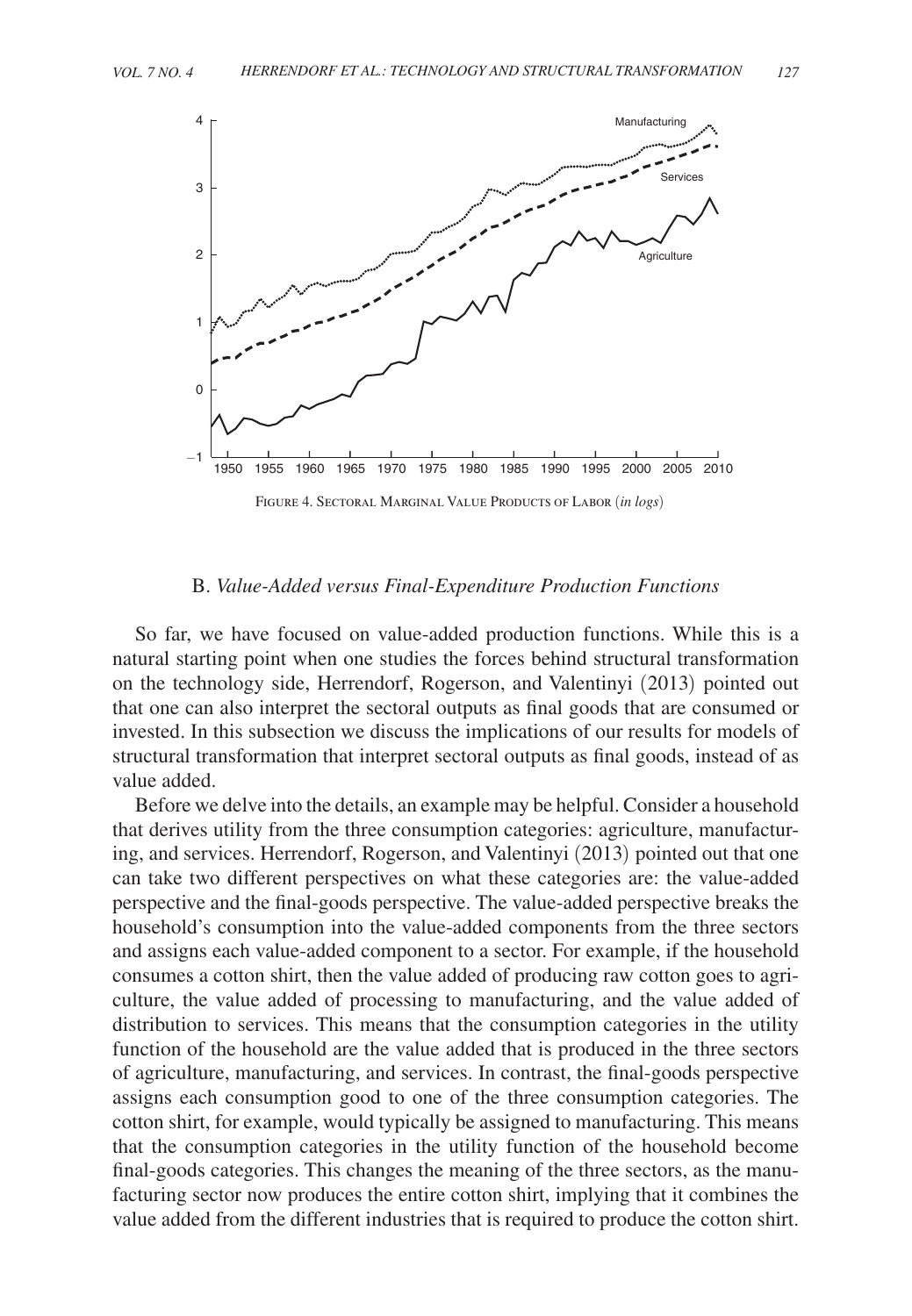Although the sectoral production functions under the two perspectives are very different objects, we emphasize that they are two representations of the *same* underlying data, which are linked through intricate input-output relationships. To see the implications of this, it is useful to think of the sectoral output under the final-goods perspective as a weighted average of the sectoral value added from the value-added perspective. This implies that the production functions under the finalgoods perspective are a weighted average of the production functions under the value-added perspective. Valentinyi and Herrendorf (2008) showed that as a result the capital shares of industry gross output tend to be closer to the aggregate capital share than the capital shares of industry value added. This should imply that the sectoral capital shares under the final-goods perspective are closer to the aggregate capital share than the sectoral capital shares under the value-added perspective. Following the same logic, we conjecture that the differences among the elasticities of substitution of the different sectoral production functions are smaller under the final-goods perspective than under the value-added perspective.

These arguments suggest that under the final-goods perspective the sectoral production functions are at least as close to the Cobb-Douglas production function with a common capital share as they are under the value-added perspective. Since we have shown above that the Cobb-Douglas production functions with a common capital share do a reasonable job at capturing sectoral employment and relative prices under the value-added perspective, this suggests that they will also do a reasonable job under the final-goods perspective. Note that since the aggregate capital share is the same under both perspectives, it is straightforward to parameterize the Cobb-Douglas production functions with a common capital share under the final-goods perspective.

#### **VII. Conclusion**

In this paper, we have assessed the technological forces behind the reallocation of production factors across agriculture, manufacturing, and services. In particular, we have asked how important for structural transformation are sectoral differences in capital-augmenting and labor-augmenting technical progress, the capital share, and elasticity of substitution between capital and labor. We have estimated CES and Cobb-Douglas production functions for agriculture, manufacturing, and services on postwar US data and have compared their implications for labor allocations and relative prices. We have found that differences in technical progress are the predominant force behind structural transformation and that sectoral Cobb-Douglas production functions with equal capital shares (which by construction abstract from differences in the elasticity of substitution and in capital shares) do a reasonably good job of capturing the main trends of US structural transformation.

We have restricted our attention to the postwar US economy. It is also of interest to extend this analysis to a larger set of countries, in particular to situations which feature a larger range of real incomes and a higher share of agricultural employment and value added. This will be useful in assessing the extent to which one can account for the process of structural transformation with stable sectoral technologies.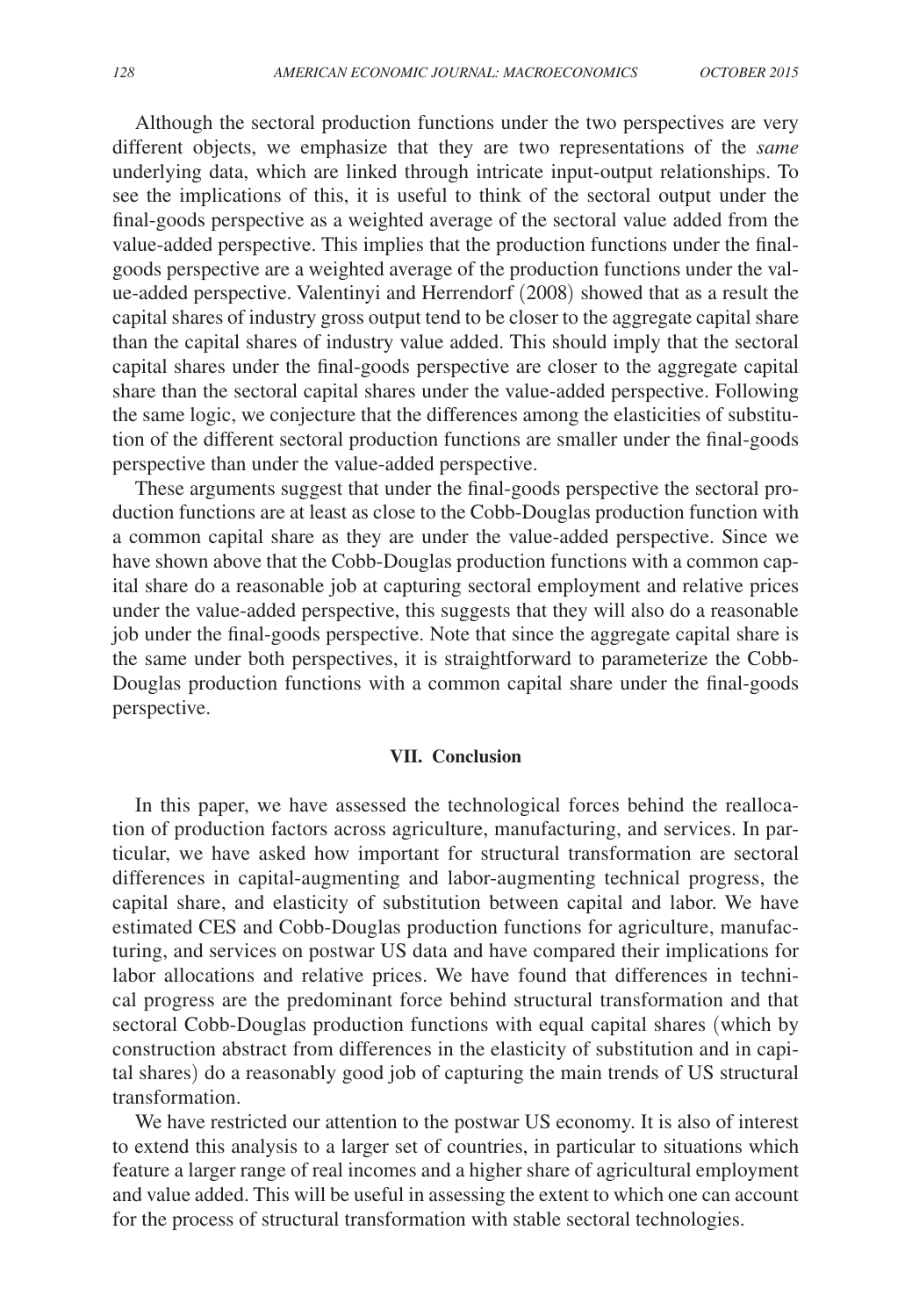## Appendix A: Aggregation of Chained Quantity Indices According to the Cyclical Expansion Method

Chain indices relate the value of an index number to its value in the previous period. In contrast, fixed-base indices relate the value of an index number to its value in a fixed-base period. While chain indices are preferable to fixed-base indices when relative prices change considerably over time, using them leads to the problem that real quantities are not additive, that is, the real quantity of an aggregate does not equal the sum of the real quantities of its components except in the base year or if relative prices don't change. In practice, this becomes relevant when one needs to calculate the real quantity of an aggregate, but the statistical agency only reports the real quantities of the components of this aggregate. This Appendix explains how to construct the real quantity of the aggregate according to the so-called cyclical expansion procedure.<sup>[16](#page-25-0)</sup>

Let  $Y_{it}$  be the nominal value,  $y_{it}$  the real value,  $Q_{it}$  the chain-weighted quantity index, and  $P_{it}$  the chain-weighted price index for variable  $i \in \{1, \ldots, n\}$  in period *t*. Let  $t = b$  be the base year for which we normalize  $Q_{ib} = P_{ib} = 1$ . The nominal and real values of variable *i* in period *t* are then given by:

$$
Y_{it} = P_{it} \frac{Q_{it}}{Q_{ib}} Y_{ib} = P_{it} Q_{it} Y_{ib},
$$

$$
y_{it} = \frac{Y_{it}}{P_{it}} = Q_{it} Y_{ib}.
$$

Let  $Y_t = \sum_{i=1}^n Y_{it}$  and suppose that the statistical agency reports  $y_{it}$ ,  $Q_{it}$ , and  $P_{it}$  for all components *i* but not  $y_t$ ,  $Q_t$ , and  $P_t$ . Since in general  $y_t \neq \sum_i y_{it}$ , we need to find a way of calculating *yt* .

We start by constructing  $Q_t$  using the "chain-summation" method:<sup>17</sup>

$$
\frac{Q_t}{Q_{t-1}} = \sqrt{\frac{\sum_i P_{it-1}y_{it}}{\sum_i P_{it-1}y_{it-1}} \frac{\sum_i P_{it}y_{it}}{\sum_i P_{it}y_{it-1}}}.
$$

Using this expression iteratively, we obtain  $Q_t$  as:

$$
\mathcal{Q}_t \,=\, \frac{\mathcal{Q}_t}{\mathcal{Q}_{t-1}}\, \frac{\mathcal{Q}_{t-1}}{\mathcal{Q}_{t-2}}\, \cdots\, \frac{\mathcal{Q}_{b+1}}{\mathcal{Q}_b}\, \mathcal{Q}_b \,=\, \frac{\mathcal{Q}_t}{\mathcal{Q}_{t-1}}\, \frac{\mathcal{Q}_{t-1}}{\mathcal{Q}_{t-2}}\, \cdots\, \frac{\mathcal{Q}_{b+1}}{\mathcal{Q}_b},
$$

<span id="page-25-0"></span> $16$ For a more detailed discussion of the practical issues arising from the nonadditivity of chain indexes, see the excellent discussion in Whelan (2002).

<span id="page-25-1"></span><sup>&</sup>lt;sup>17</sup> Conceptually, this formula is exact. In practice, it is an approximation because the statistical agency typically uses more disaggregate categories when calculating sums like  $\sum_{i} P_{it-1} y_{it}$  than are available to us.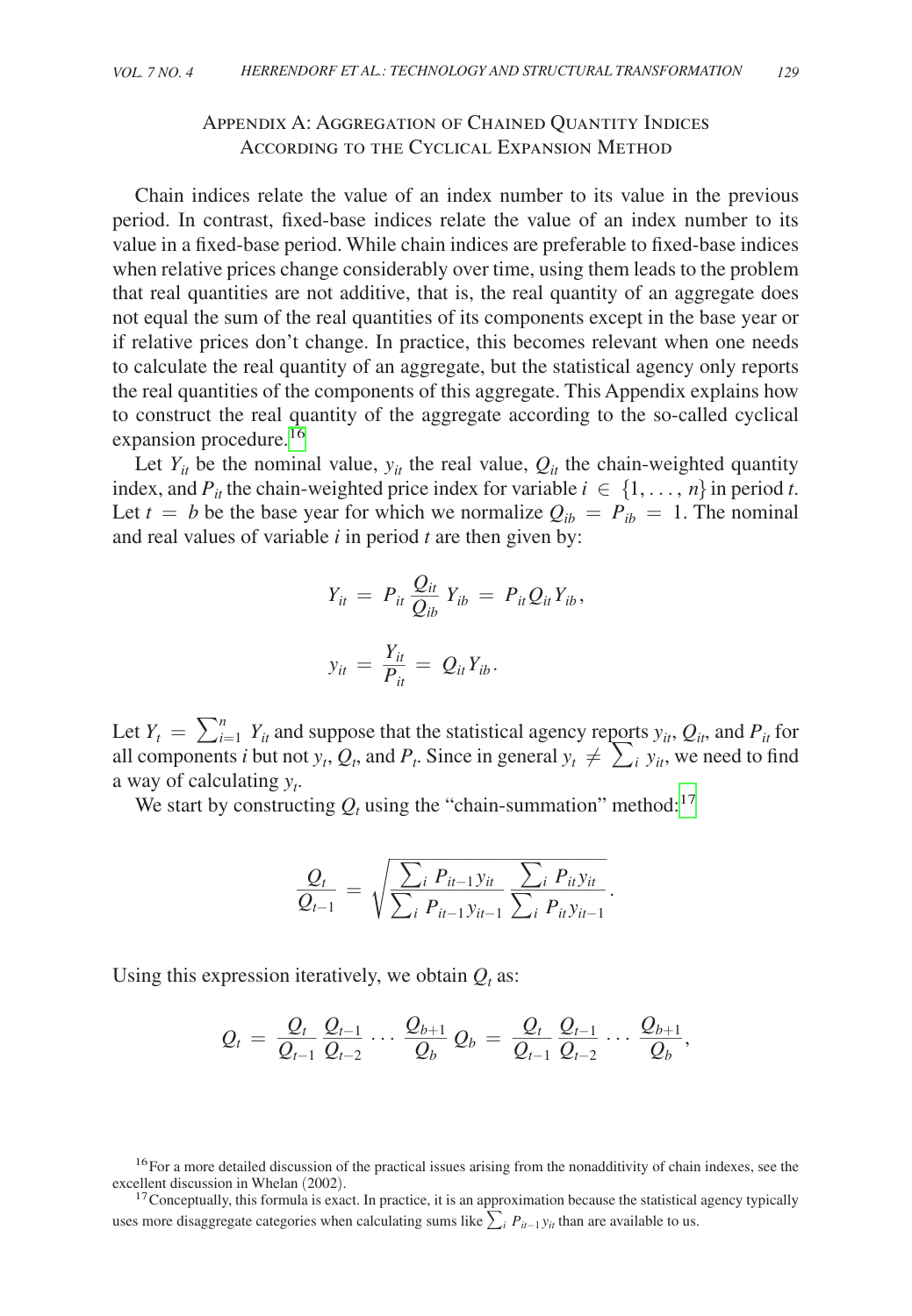where the last step used the normalization  $Q_b = 1$ . The real value and the price in period *t* then follows as:

$$
y_t = Q_t Y_b,
$$
  

$$
P_t = \frac{Y_t}{Q_t Y_b}.
$$

#### Appendix B: Aggregating Reproducible Capital and Land

To aggregate reproducible capital and fixed capital (i.e., land) to total capital in agriculture, we use the rental rates for the services that they provide. The rental rates of services from reproducible and fixed capital equal the real rates of return. To calculate them, we calculate the income shares of agricultural value added that are paid to reproducible capital and fixed capital,  $\theta_{1t}$  and  $\theta_{2t}$ . We only observe  $\theta_{1t} + \theta_{2t} = 1 - \theta_{Lt}$ . To calculate  $\theta_{1t}$  and  $\theta_{2t}$ , we will impose that a risk-neutral investor be indifferent between holding the two assets. Assuming that both assets face the same tax treatments, we obtain:

$$
(1 - \delta_{1t} + r_{1t}) \frac{P_{1t}}{P_{1t-1}} = (1 - \delta_{2t} + r_{2t}) \frac{P_{2t}}{P_{2t-1}},
$$

where  $r_{1t}$  and  $r_{2t}$  denote the rates of return on and  $P_{1t}$  and  $P_{2t}$  are the price levels of reproducible and fixed capital. Using the factor incomes and the asset stocks, this condition can be rewritten as: $18$ 

$$
\left(1 - \delta_{1t} + \theta_{1t} \frac{P_{Yt}Y_t}{P_{1t}K_{1t}}\right) \frac{P_{1t}}{P_{1t-1}} = \left(1 - \delta_{2t} + \theta_{2t} \frac{P_{Yt}Y_t}{P_{2t}K_{2t}}\right) \frac{P_{2t}}{P_{2t-1}},
$$

where  $K_{1t}$  denotes the stock of reproducible capital in real terms,  $K_{2t}$  denotes the stock of fixed capital measured in acres,  $Y_t$  denotes agricultural value added in real terms, and  $P_{1t}$ ,  $P_{2t}$ , and  $P_{Yt}$  denote the price levels of reproducible capital, fixed capital, and agricultural value added. Using the fact that  $\theta_{2t} = 1 - \theta_{Lt} - \theta_{1t}$ , we can rewrite the above equation as

$$
\theta_{1t} \left( \frac{P_{Yt} Y_t}{P_{1t} K_{1t}} \frac{P_{1t}}{P_{1t-1}} \frac{P_{2t-1}}{P_{2t}} + \frac{P_{Yt} Y_t}{P_{2t} K_{2t}} \right)
$$
\n
$$
= \left( 1 - \delta_{2t} + \frac{(1 - \theta_{Lt}) P_{Yt} Y_t}{P_{2t} K_{2t}} \right) - \left( 1 - \delta_{1t} \right) \frac{P_{1t}}{P_{1t-1}} \frac{P_{2t-1}}{P_{2t}}
$$

<span id="page-26-0"></span><sup>&</sup>lt;sup>18</sup>We drop the index for agriculture to economize on notation, keeping in mind that everything in Appendix C refers to agriculture.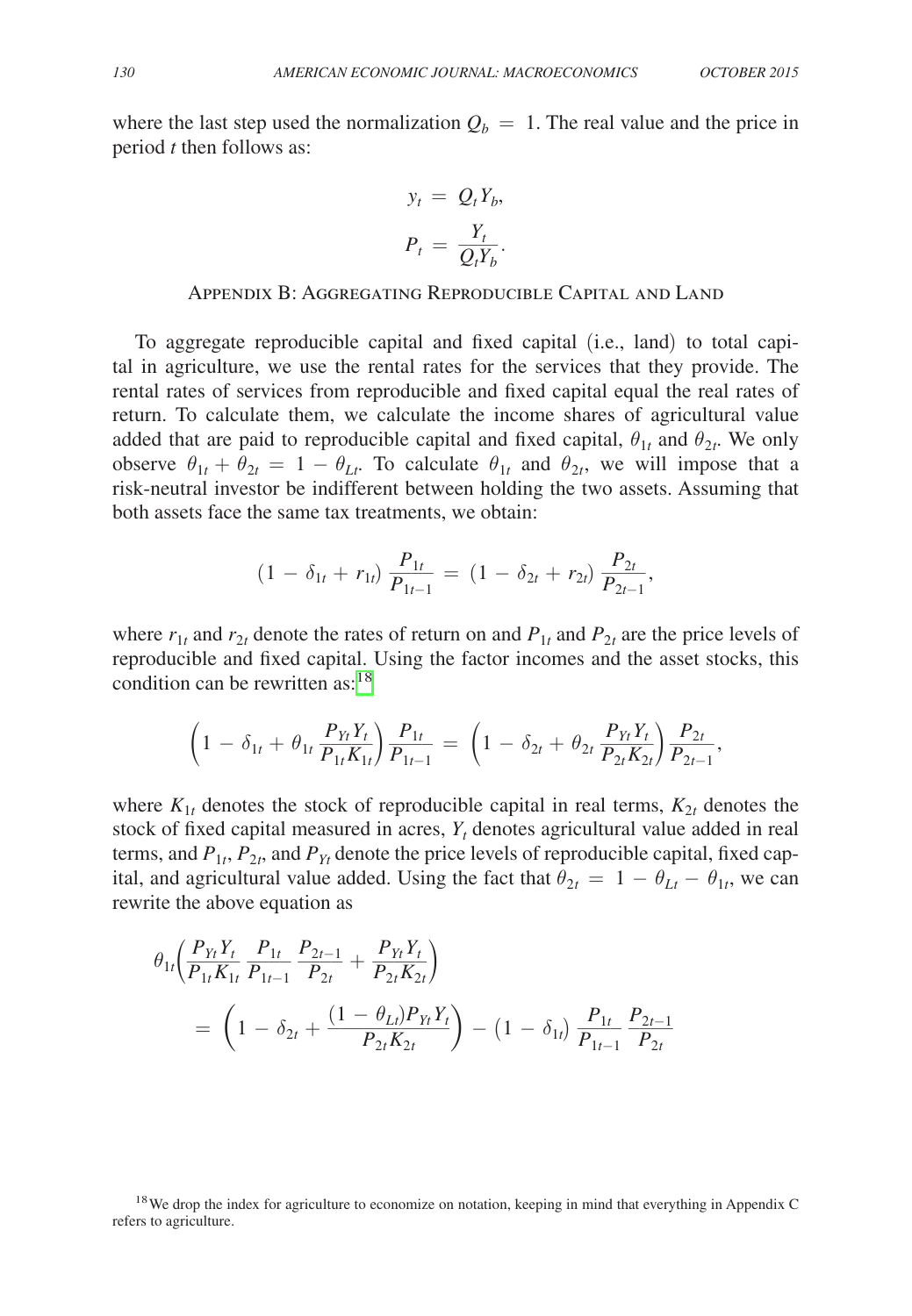implying

$$
\theta_{1t} = \frac{1 - \delta_{2t} + \frac{(1 - \theta_{Lt})P_{Yt}Y_t}{P_{2t}K_{2t}} - (1 - \delta_{1t})\frac{P_{1t}}{P_{2t}}\frac{P_{2t-1}}{P_{1t-1}}}{P_{2t}K_{2t} + \frac{P_{1t}}{P_{2t}}\frac{P_{2t-1}}{P_{1t-1}}\frac{P_{Yt}Y_t}{P_{1t}K_{1t}}}.
$$

We calculate  $P_{1t}K_{1t}$  as the current-cost fixed assets in agriculture from the BEA Standard Fixed Assets tables,  $P_{2t}K_{2t}$  as the value of land from USDA calculated as the price of land per acre multiplied by the quantity of land measured in acres, and  $\theta_{Lt}$ as labor share. We assume that  $\delta_{1t} = 0.06$  and  $\delta_{2t} = 0$ , which are standard values.

Since in the real world the previous indifference condition holds only in expectations, we cannot assume that it holds ex post in all periods. To deal with this problem, we replace the price of capital relative to land  $P_{1t}/P_{2t}$  with its HP filtered version where the prices both of capital and land are normalized to 1 in 2005. We use a relatively high value of 1,800 for the smoothing parameter so as to ensure that the nominal land rent per acre implied by our model is close to the one observed in the data.

### Appendix C: Construction of Hours by Persons Engaged

In this Appendix we describe how we combine the "Income-and-Employmentby-Industry" tables with the "GDP-by-Industry Tables" in order to obtain hours by persons engaged by sector. Recall that the "Income-and-Employment-by-Industry" contain information about full-time equivalent employees, self-employed persons, and persons engaged in production but change classification from Standard Industrial Classification (SIC) to NAICS; the "GDP-by-Industry Tables" contain only full-time and part-time employees by industry, but use NAICS throughout the whole period. We combine them as follows:

full-time-equiv empl

full-time equity 
$$
\text{empl}_{SIC}
$$

\n
$$
= \frac{\text{full-time equity } \text{empl}_{SIC}}{\text{part and full-time } \text{empl}_{SIC}}
$$

\npart and full-time  $\text{empl}_{SIC}$ 

hours full-time equiv empl

hours full-time equity empl
$$
= \frac{\text{hours full-time equity empl}_{SIC}}{\text{full-time equity empl}_{SIC}} \text{full-time-equiv empl}
$$

self-empl

self-empty  
\n
$$
= \frac{\text{self-empty}}{\text{part and full-time } \text{empl}_{SIC}} \text{ part and full-time } \text{empl}_{NACS}
$$
\n
$$
= \text{length} \times \text{length} \times \text{length}
$$

hours persons engaged

hours persons engaged 
$$
=
$$
 hours full-time equity empl  $+ \frac{\text{hours full-time equity empl}}{\text{full-time equity empl}}$  self-empl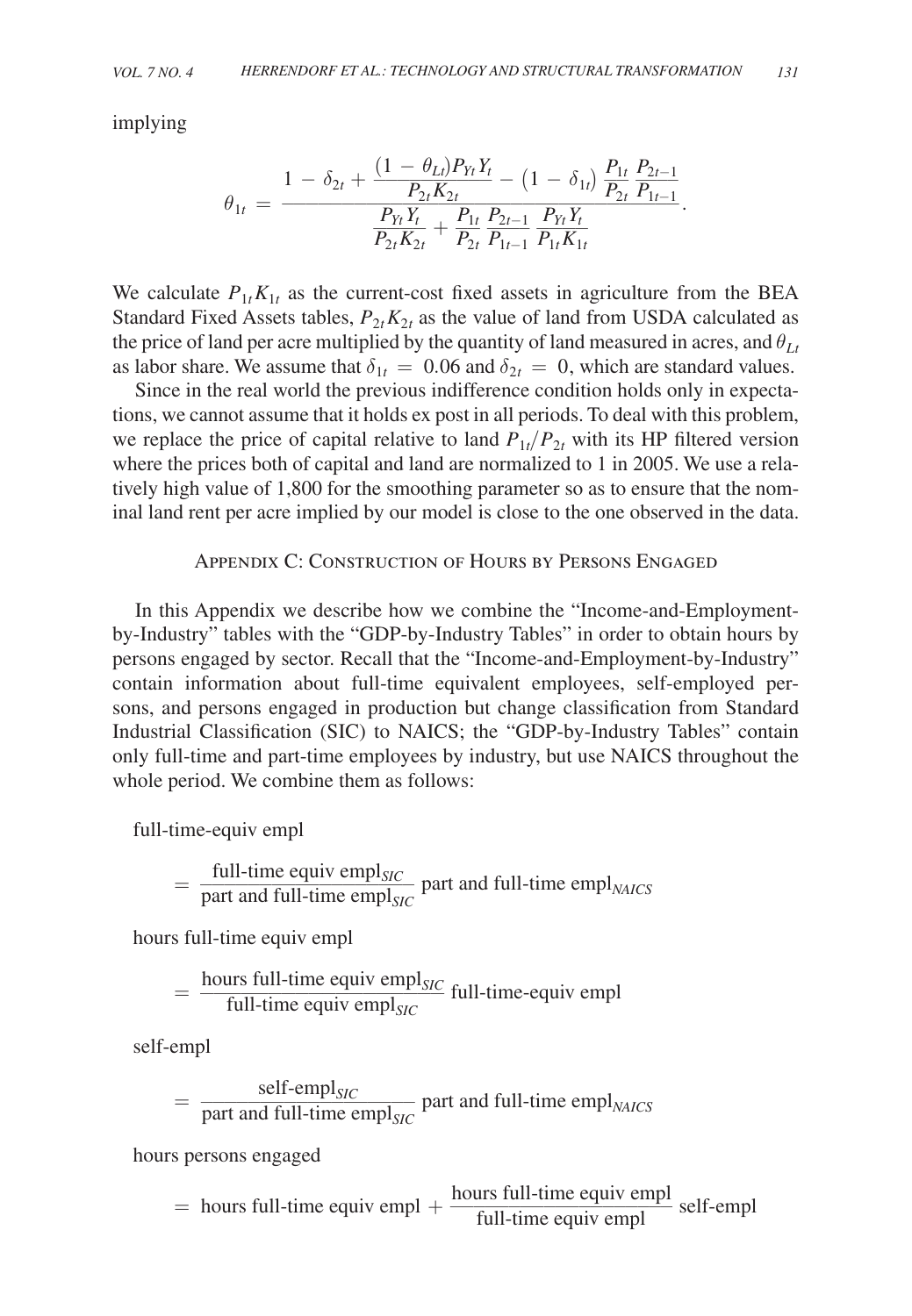÷

# Appendix D: Estimation Results

|               | Agriculture | Manufacturing | Services |  |  |
|---------------|-------------|---------------|----------|--|--|
| Specification | (23)        |               |          |  |  |
| <b>CES</b>    | 0.078       | 0.026         | 0.010    |  |  |
| CD (unequal)  | 0.078       | 0.025         | 0.010    |  |  |
| CD (equal)    | 0.077       | 0.026         | 0.010    |  |  |
|               |             | (24)          |          |  |  |
| <b>CES</b>    | 0.038       | 0.050         | 0.018    |  |  |
|               |             | (25)          |          |  |  |
| <b>CES</b>    | 0.052       | 0.025         | 0.001    |  |  |

Table 3—Standard Errors of Regression Equations (23)–(25)

*Note:* The standard error of an equation is the unbiased estimator of the root-mean-square error of the equation.

|                                            | Agriculture                      | Manufacturing                    | Services                         |
|--------------------------------------------|----------------------------------|----------------------------------|----------------------------------|
| Specification                              |                                  | (23)                             |                                  |
| <b>CES</b><br>CD (unequal)<br>$CD$ (equal) | $-2.714$<br>$-2.741$<br>$-4.822$ | $-1.793$<br>$-1.719$<br>$-1.717$ | $-2.287$<br>$-2.365$<br>$-2.341$ |
|                                            |                                  | (24)                             |                                  |
| <b>CES</b>                                 | $-3.730$                         | $-2.375$                         | $-2.013$                         |
|                                            |                                  | (25)                             |                                  |
| <b>CES</b>                                 | $-2.660$                         | $-1.996$                         | $-1.911$                         |

Table 4—Augmented Dickey-Fuller Test Statistics (23)–(25)

 ${}^{a}_{b}H_{0}$ : The errors are not stationary.<br><sup>b</sup>Critical values are −2.603 (*p* = 0.01), −1.946 (*p* = 0.05), and −1.613 (*p* = 0.10).

| TABLE 5-MULTIVARIATE LJUNG-BOX Q-STATISTICS |  |  |
|---------------------------------------------|--|--|
|---------------------------------------------|--|--|

| Specification | Number of lags | Degrees of freedom Adjusted Q-stat. <i>p</i> -value |         |       |
|---------------|----------------|-----------------------------------------------------|---------|-------|
| <b>CES</b>    |                | 162                                                 | 186.662 | 0.090 |
| CD (unequal)  |                | 18                                                  | 25.058  | 0.123 |
| $CD$ (equal)  |                | 18                                                  | 20.079  | 0.328 |

 $^{a}_{a}H_{0}$ : The errors are not autocorrelated.

<sup>b</sup>Note that in our estimation, if we do not reject  $H_0$  for lag 2, then we do not reject it for higher-order lags either.

|               | Labor allocation |               | Relative prices |             |          |
|---------------|------------------|---------------|-----------------|-------------|----------|
| Specification | Agriculture      | Manufacturing | Services        | Agriculture | Services |
| CES           | 0.123            | 0.140         | 0.025           | 0.180       | 0.196    |
| CD (unequal)  | 0.091            | 0.074         | 0.028           | 0.174       | 0.124    |
| $CD$ (equal)  | 0.500            | 0.098         | 0.029           | 0.163       | 0.128    |

Table 6—Root-Mean-Squared Percentage Deviations